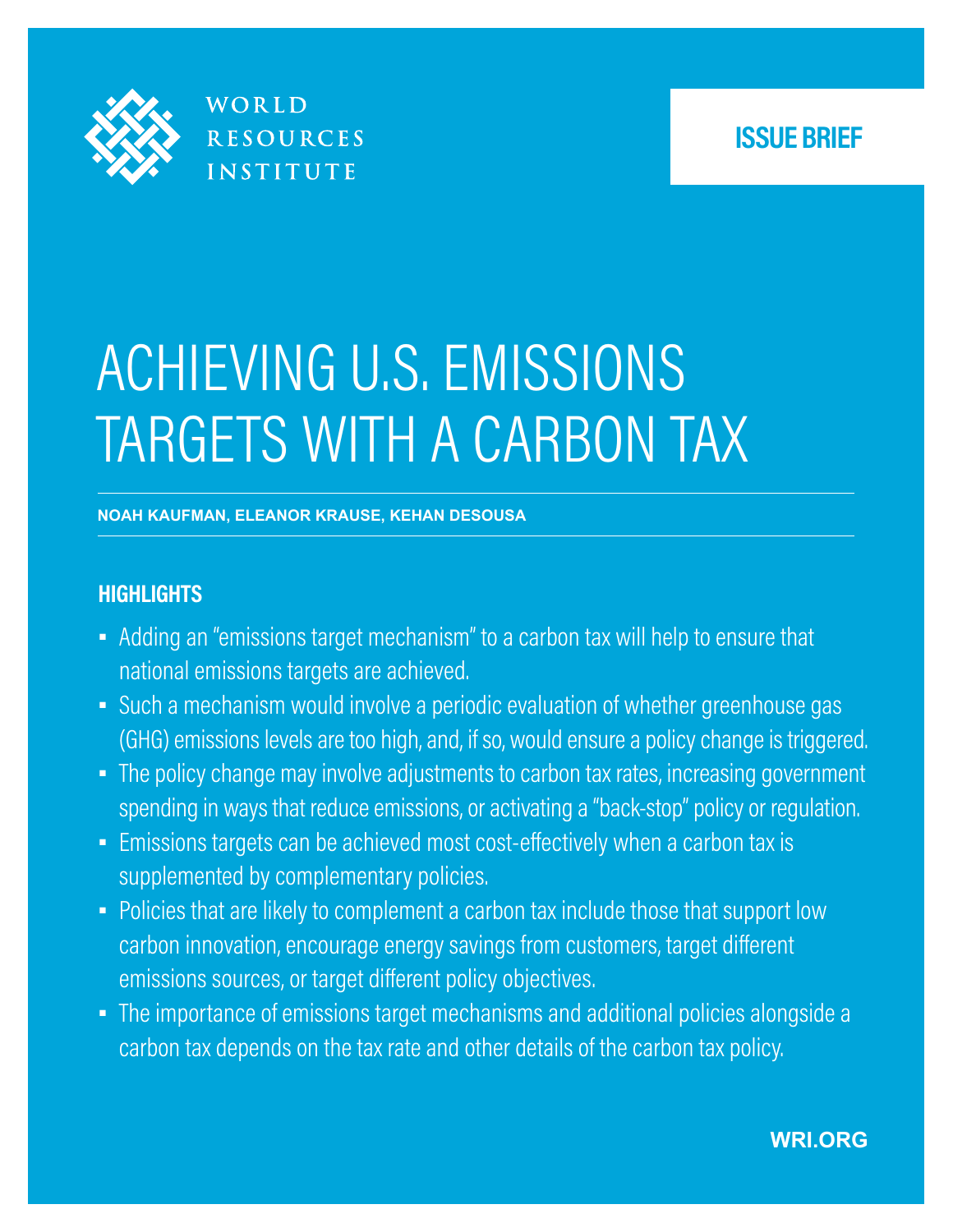## **CONTENTS**

| 2  | Executive Summary                                           |
|----|-------------------------------------------------------------|
| 5  | 1. Introduction                                             |
| 6  | 2. Emissions Target<br>Mechanisms Alongside a<br>Carbon Tax |
| 10 | 3. Policies That Complement a<br>Carbon Tax                 |
| 17 | 4. Conclusion and<br>Discussion                             |
| 18 | <b>Endnotes</b>                                             |
|    | Bibliography                                                |

## **EXECUTIVE SUMMARY**

**A national carbon tax would decrease U.S. GHG emissions by providing a fnancial incentive to shift to less carbonintensive behavior.** Additional policies and mechanisms alongside a carbon tax can further decrease emissions and improve economic outcomes. This paper, the fourth in a series by World Resources Institute (WRI) on carbon pricing in the United States, provides an overview of how a carbon tax can ft into a broader strategy to achieve national GHG emissions targets by ensuring that emissions targets are achieved with sufficient certainty and by surrounding the tax with complementary policies that enable larger and more cost-efective emissions reductions.

**Policymakers can add an emissions target mechanism to a carbon tax to help ensure that emissions targets are met.**

The response of producers and consumers to a carbon tax cannot be predicted with certainty, so future emissions levels are uncertain. Some advocates of climate change policy are skeptical of carbon taxes due to the possibility that emissions levels under the tax may be higher than expected, jeopardizing national emissions targets. However, in two simple steps, policymakers can design a mechanism that can ease concerns of higher-than-expected emissions under a carbon tax.

**The frst step is a periodic evaluation of whether GHG emissions levels are too high, which involves setting the timing and benchmarks by which the emissions trajectory**  **is evaluated.** Hypothetically, the policy could say that if the total annual emissions covered by the tax are above a benchmark, for example 4 gigatons (GT) of CO<sub>2</sub> after five years, the emissions trajectory is too high. To enable even greater control over emissions outcomes, policymakers can opt for more frequent evaluations, more complex benchmarks than annual emissions covered by the tax, and/or a benchmark that is relatively close to the emissions trajectory expected under the tax. If, instead, the tax is expected to drive emissions well below the benchmark, the mechanism is akin to an insurance policy against an unlikely high emissions outcome.

**The second step is a policy change that is triggered when the evaluation deems emissions levels to be too high.** This policy change can come in many forms, which we separate into four categories:

*1. Automatic adjustments to carbon tax rates.* Greater emissions reductions can be achieved by increasing future carbon tax rates above originally planned levels. Switzerland's carbon tax does just that, and because 2016 emissions exceeded a benchmark prescribed in the legislation (73 percent of 1990 emissions), the tax rate will increase from \$87 to \$100 per metric ton in 2018 (Hafstead et al. 2017; World Bank 2017). Alternatively, the adjustments could shift all future tax levels upward by a certain percentage, so that, say, a 4 percent annual increase is raised to a 10 percent increase until emissions have fallen below the benchmark trajectory (Metcalf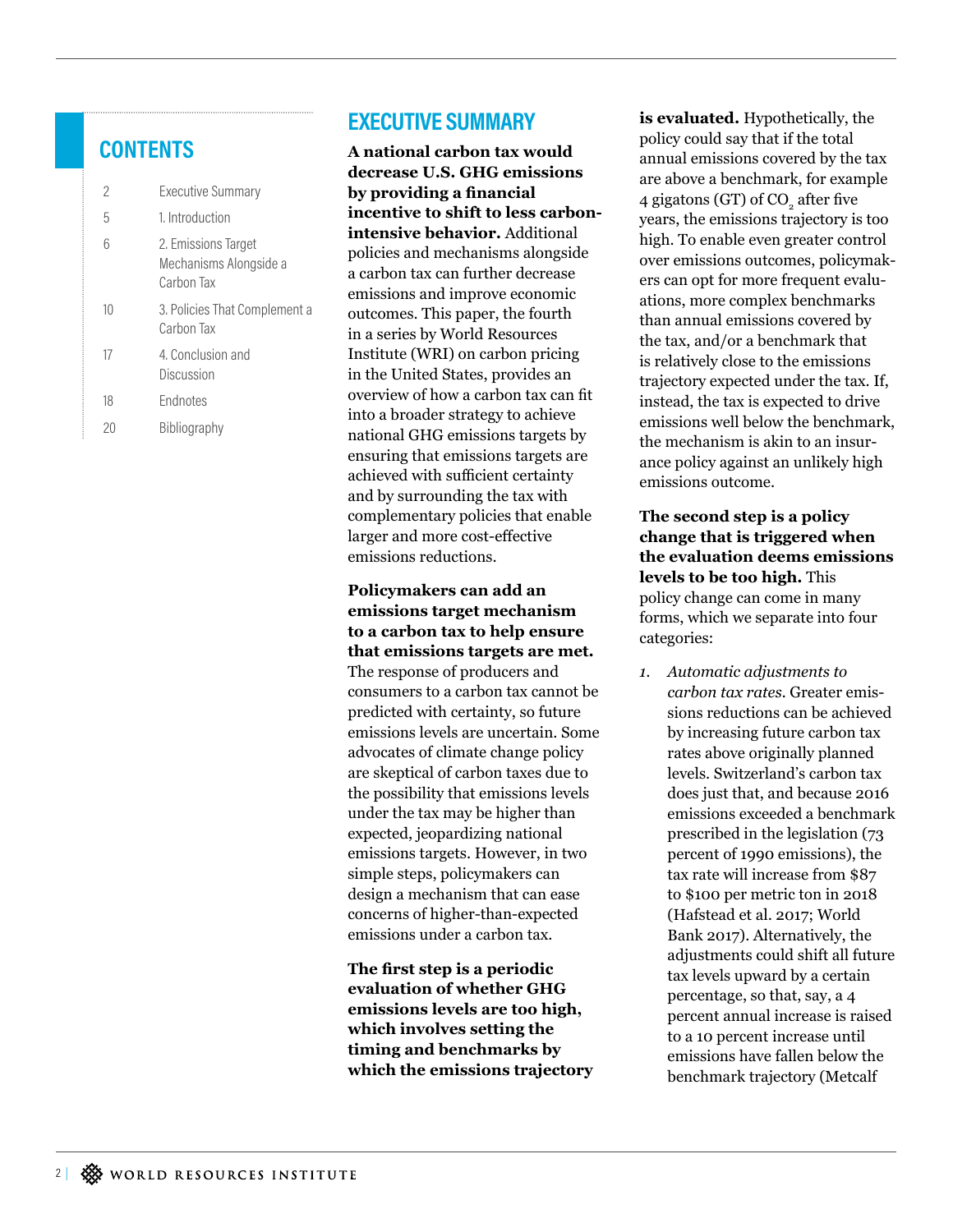2009). Under this approach, regulated entities would need to plan for multiple possible future tax levels, but they would still benefit from a predictable regulatory pathway; improving regulatory certainty can reduce compliance costs and boost innovation (Mordfin 2014).

- *2. Increasing government spending in ways that reduce emissions.* If emissions levels are higher than expected, carbon tax revenues will also be higher than expected. The legislation could direct a government agency to use this "extra" revenue to fund activities that further reduce GHG emissions; for example, the revenue could fund changes in forest and agricultural practices or to capture methane leaks (Murray et al. 2017). Unlike an adjustment in the tax schedule, this policy change would not directly affect regulated entities. Similar to "offset programs" included in cap-and-trade policies, this approach requires a market for additional mitigation opportunities and strong monitoring and verifcation of emissions reductions, which is a challenge for many emissions sources (Murray et al. 2017). Another challenge could arise if the extra revenue is insufficient to reduce emissions to desired levels; in theory, policymakers could divert additional funding, but those funds would need to be diverted from another intended use or from increased debt, which could create signifcant political challenges.
- *3. Activating a "back-stop" policy or regulation.* A carbon tax can be paired with an alternative policy that ensures sufficient emissions reductions and is implemented only when the evaluation deems emissions to be too high. While the federal government has broad authority to regulate greenhouse gas emissions, current federal regulations have not achieved emissions reductions that are as large and as certain as a strong carbon tax would achieve, which are prerequisites for a useful "back-stop." The back-stop policy would therefore likely need to consist of additional policies or regulations passed alongside the carbon tax, such as a national cap-and-trade program or far more stringent versions of current federal climate regulations, which could signifcantly increase the political hurdles of passing legislation.
- *4. A streamlined process for modifying the carbon tax based on new information.* Carbon tax legislation could include a process by which the policy is periodically reviewed and revised based on new information about climate science, the cost of the policy, and/or the actions of other countries. Aldy (2017) provides one detailed proposal, whereby changes to the future carbon tax levels proposed by the U.S. president would receive an expedited "up or down" vote in Congress with no amendments or flibusters, similar to the process for congressional approval of trade agreements.

Under Aldy's proposal, if the president's recommendation is voted down, the status quo carbon tax levels would remain. This approach provides fexibility to respond to changing circumstances, but also relies on future governments to act in good faith in developing and using new information to improve the policy.

None of these approaches would entirely eliminate the uncertainty in emissions outcomes, but the objective of the mechanism is to enable countries to credibly make and follow through on emissions pledges, not to achieve precise emissions outcomes.

> None of these approaches would entirely eliminate the uncertainty in emissions outcomes, but the objective of the mechanism is to enable countries to credibly make and follow through on emissions pledges.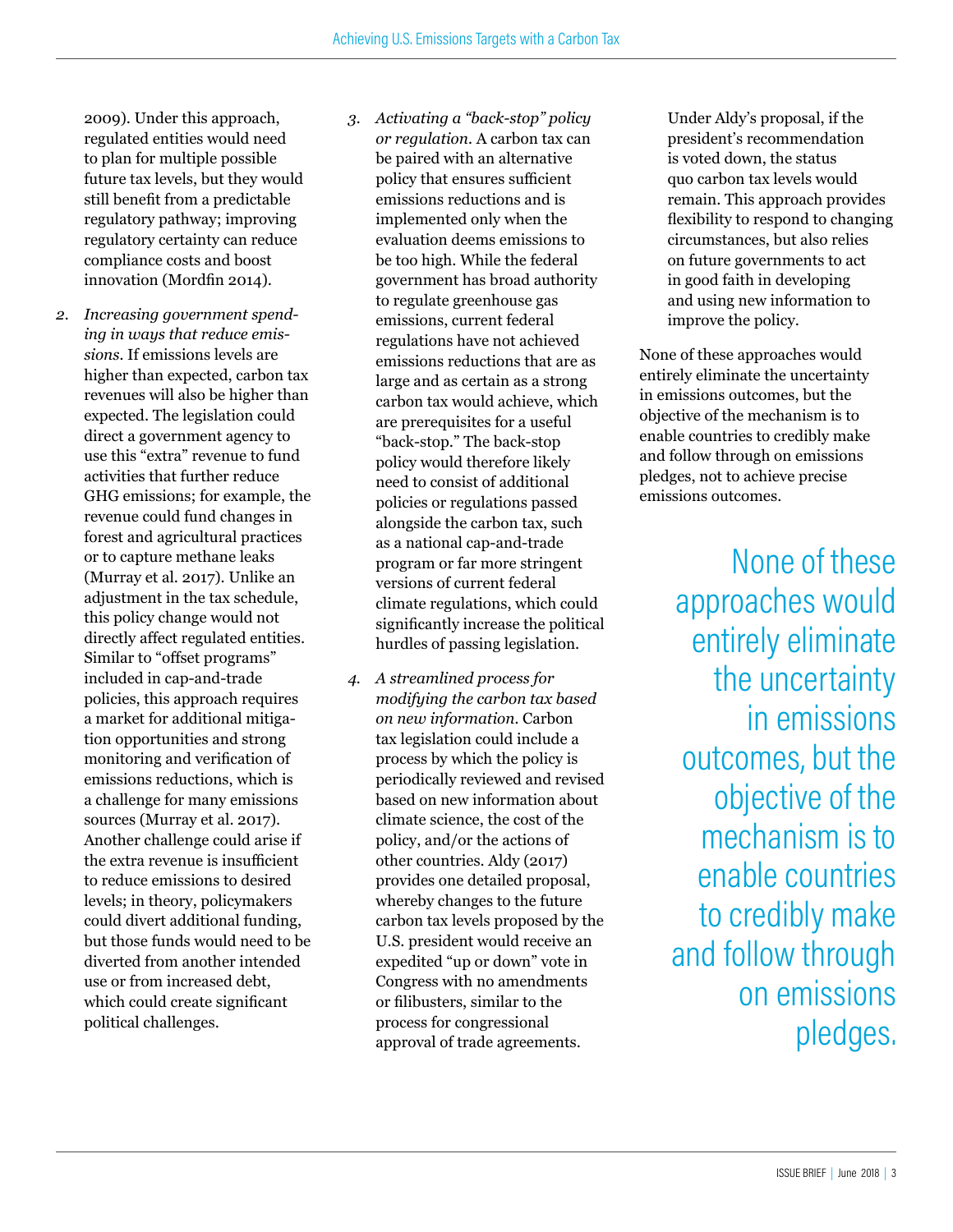**Additional policies alongside a carbon tax can further reduce emissions in a cost-efective manner.** The following are three major categories of policies that can complement a carbon tax as part of broader strategy to achieve a U.S. emissions target:

■ *Policies, regulations, incentives, and infrastructure that support low-carbon innovation.* Technological progress occurs naturally in a market economy, and a strong and stable carbon tax is one important way to encourage innovation in low-carbon technologies. But, even with a carbon tax in place, the private sector will underinvest in the research, development, demonstration, and deployment (RDD&D) of emerging low-carbon technologies. Investors prefer short-term payofs and minimal risk, and they make decisions largely based on their own expected fnancial gains, and not the much broader societal benefts that derive from the emergence of new and productive technologies. These barriers can be addressed with government-sponsored RDD&D, incentives for deployment of early-stage technologies, regulations, and infrastructure that encourage the emergence of low-carbon technologies.

The U.S. federal government has been involved in all stages of RDD&D in low-carbon technologies through grants, loans, subsidies, and the work of national laboratories and other government offices. Still, most experts recommend signifcantly increasing current funding levels for research and development

(R&D) of emerging low-carbon technologies (Newell 2015). Governments should be more cautious in supporting more mature technologies to avoid "crowding out" private sector actions, but targeted policies that encourage early-stage deployment (e.g., solar photovoltaic [PV]) and largescale demonstration projects (e.g., carbon capture and storage [CCS]) have and will continue to be essential in enabling emerging low-carbon technologies to compete on a level playing feld with high-carbon alternatives.

▪ *Policies that encourage energy savings from consumers.* A carbon tax encourages energy savings by increasing the price of energy, but a price signal alone is insufficient to induce consumers to take advantage of all cost-efective opportunities to improve energy efficiency. Consumers often lack incentives that reward long-run energy savings, sufficient information about energy efficiency opportunities, or the means to invest in new equipment (Gerarden et al. 2017).

Policies can help to overcome these market barriers by providing information, targeted fnancial incentives, or technology standards. A wide range of policies are currently on the books to support energy efficiency, including at the federal level (e.g., energy efficiency standards) for appliances and equipment, and fuel economy standards for vehicles), at the state level (e.g., 20 states have binding mandates requiring utilities

to achieve specifed levels of customer energy savings), and at the local level (e.g., cities like Austin, Texas, that mandate home energy audits). Energy efficiency policies that enable emissions reductions or other objectives at a relatively low cost are important complements to a carbon price.

▪ *Policies targeting "uncovered" emissions or intending to achieve nonclimate objectives.* A large majority of GHG emissions can be covered by a carbon tax with relative ease, including nearly all CO<sub>2</sub> emissions from energy use, which make up about 80 percent of U.S. emissions. However, the administrative burdens associated with covering certain categories of GHG emissions (e.g., methane leaks from fossil fuel systems) with a carbon tax may be sufficiently large that alternative policies are preferred, particularly in situations where emissions sources are highly dispersed and reductions are difficult to verify. For example, in 2016, the Environmental Protection Agency (EPA) issued performance standards requiring oil and gas producers to reduce methane emissions from new or modifed equipment, using technologies and methods that the government would be able to monitor and enforce (U.S. EPA 2016).

Policies intended to achieve nonclimate objectives and reduce GHG emissions as a "cobeneft" can also complement a carbon tax. For example, regulations of conventional air pollutants like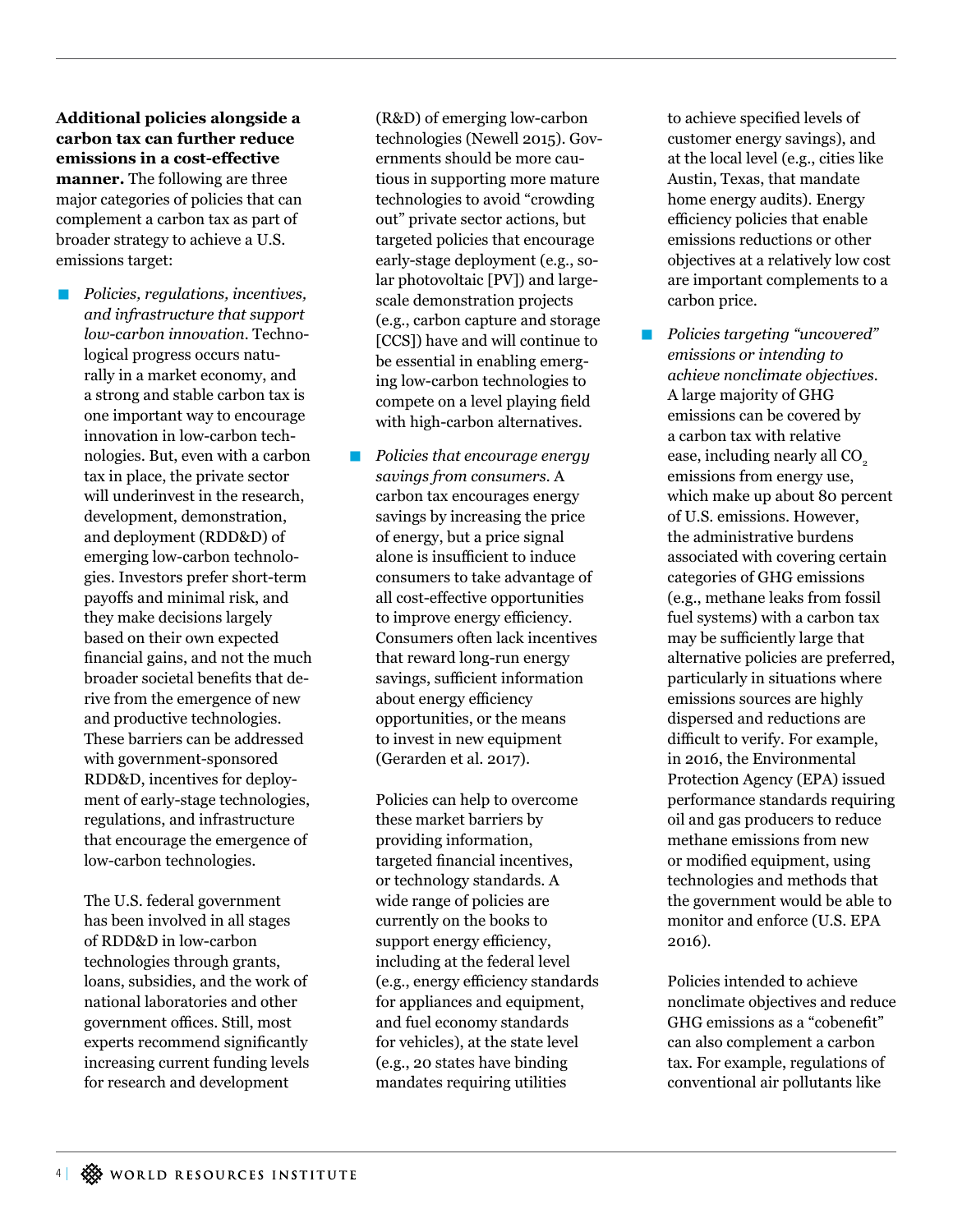particulate matter often cause signifcant GHG emissions reductions because they discourage an activity (e.g., burning coal for electricity in power plants without emission controls) that produces both types of emissions.

**Policies that do not fall into these three categories are less efective complements to a carbon tax if they are likely to involve administrative and regulatory costs without achieving signifcant climate benefts.** In particular, policies may be duplicative if they (1) address the same emissions sources and (2) do not have a major rationale aside from reducing GHG emissions (e.g., addressing a separate market barrier). Indeed, if a sufficiently strong federal carbon tax is implemented, some policies are likely to be partially or fully duplicative from a GHG-reduction perspective.

**The benefts of mechanisms and policies alongside a carbon tax depend on the details of the tax.** If carbon tax levels are relatively low, it is more likely that an emissions target mechanism will be triggered to achieve a given emissions target. Alternatively, stronger complementary policies may be needed because the carbon tax alone is not "pulling its weight." For example, with a "weak" carbon tax that insufficiently encourages private sector investments in clean energy innovation, additional government support for RDD&D from support for basic research to incentives for deployment of emerging technologies—could help fll this gap.

On the other hand, if carbon tax rates are sufficiently high to comfortably achieve emissions targets, a mechanism that kicks in when emissions are too high is unlikely to be triggered. Still, even an emissions target mechanism that is never triggered can be an important component of a national climate change strategy—after all, ensuring that emissions targets are achieved without such a mechanism may require higher carbon taxes or additional complementary policies, both of which could impose additional costs on regulated entities and taxpayers.

**Assembling a coalition of lawmakers to pass strong federal climate legislation will require policies that stand up to environmental and economic scrutiny.** Even among those inclined to support a carbon tax, some powerful voices (e.g., many in the environmental community) will push for greater emissions certainty and additional policies alongside the tax, while others (e.g., many in industry) will push for greater policy simplicity, regulatory certainty, and fewer duplicative regulations. Designing a policy that earns support from both groups will be a major political challenge. By combining a strong carbon tax with a simple emissions target mechanism and a targeted portfolio of complementary policies that focuses on areas where a carbon tax has limitations, policymakers can design a national climate strategy that achieves ambitious emissions targets cost-efectively, which should earn the support of all groups that wish to reduce the risks of climate change.

## **1. INTRODUCTION**

In 2015, WRI published *Putting a Price on Carbon: A Handbook for U.S. Policymakers* (Kennedy et al. 2015), which provides a summary of the key issues associated with a national carbon price in the United States. Building on the general information provided in the handbook, WRI is publishing a series of issue briefs devoted to specifc topics of importance. One describes the specifc ways a carbon price would encourage emissions reductions across the U.S. economy (Kaufman et al. 2016). Another describes the regional and socioeconomic variation in the efects of a national carbon pricing policy and explains how distributional concerns can be alleviated using the carbon pricing revenue (Kaufman and Krause 2016). The objective of this third issue brief in the series is to describe how a carbon tax can ft into a broader national strategy to achieve national greenhouse gas (GHG) emissions targets.

A strong national carbon tax would signifcantly decrease U.S. GHG emissions. The Stanford Energy Modeling Forum recently evaluated various carbon taxes starting between \$25 and \$50 per metric ton in 2020 and gradually increasing thereafter, and found that all would enable the United States to achieve the Obama administration GHG emissions target of 26 to 28 percent below 2005 levels by 2025 (Barron et al. 2018). Nearly all economists support a carbon tax because the policy would encourage relatively low-cost emissions reductions, incentivize private sector innovation, and generate a stream of government revenues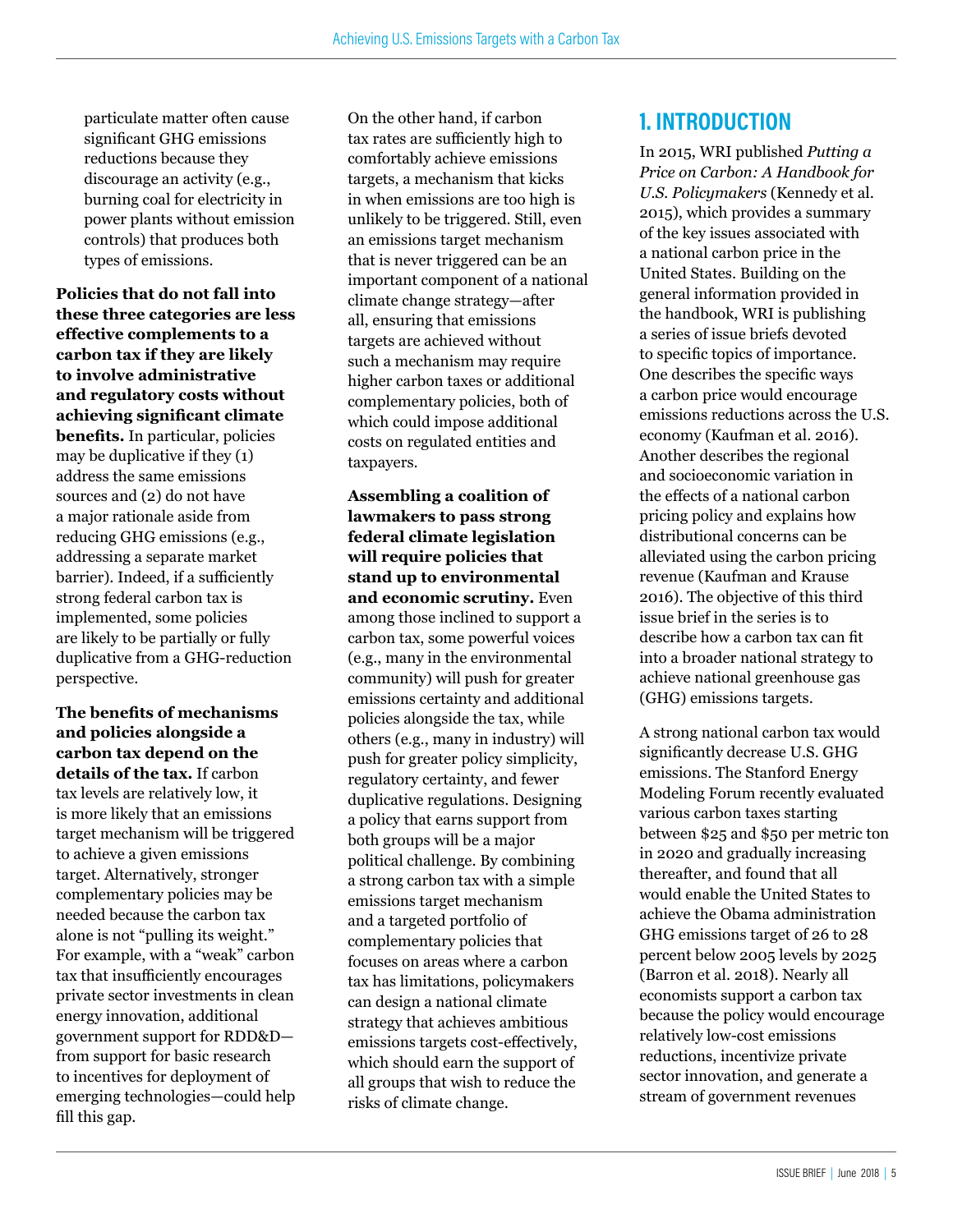(University of Chicago 2012). Still, these benefts do not imply that a carbon tax alone is an ideal approach to achieving emissions targets. Well-designed policies and mechanisms alongside a carbon tax can further reduce emissions and improve economic outcomes.

The remainder of this paper describes the types of additional policies and mechanisms that can complement a carbon tax. Section 2 describes how to design a carbon tax to achieve emissions targets with sufficient certainty. Section 3 outlines additional policies that can complement a carbon tax as part of a broader national strategy to achieve GHG emissions targets cost-efectively.<sup>1</sup> In both sections, we describe the important interactions between the carbon tax rates and the need for additional policies and mechanisms. The intent of the paper is not to provide a specifc policy roadmap or a comprehensive list of policies that affect emissions,<sup>2</sup> but rather to provide policymakers and other stakeholders with an overview on how to develop a broader strategy to achieve national emissions targets using a carbon tax as the primary tool.

Policies and mechanisms alongside a carbon tax can further reduce emissions and improve economic outcomes.

## **2. EMISSIONS TARGET MECHANISMS ALONGSIDE A CARBON TAX**

We do not know the extent to which a carbon tax will reduce GHG emissions. We derive expectations largely from simulations in energy/ economic models. Various modeling inputs that can signifcantly infuence the efectiveness of a carbon tax at reducing emissions are highly uncertain, including the business-as-usual projections for the U.S. economy and energy system, as well as the responses of consumers, producers, and investors to the tax. WRI researchers have previously concluded that a carbon tax is likely to be more efective at reducing emissions than most models predict due to conservative estimates of both technological change as well as consumer/producer responses to the tax (Kaufman et al. 2016). Still, the range of possible emissions outcomes under a carbon tax is wide, and emissions may also be higher than expected. For example, unforeseen technological advancements in fossil fuel production could lead to higherthan-expected emissions trajectories.

This uncertainty in emissions outcomes has led to some skepticism about relying on carbon taxes as the centerpiece of a U.S. strategy to reduce emissions.3 Cap-and-trade programs, on the other hand, include limits on annual emissions, and thus can provide more certainty in emissions outcomes. But carbon taxes have many advantages as well, including a predictable carbon price level. Importantly, "hybrid policies" can combine elements of carbon taxes and cap-and-trade policies, and arguably ensure a sufficient degree of certainty in both price and emissions

outcomes.4 In this section, we frst explain why policymakers may wish to modify a carbon tax to increase the certainty of emissions outcomes, and then describe various ways of doing so.5

## **2.1 Rationale for adding an emissions target mechanism6 to a carbon tax**

A primary beneft in aiming for a particular emissions trajectory is to enable the United States to set and deliver on targets in the context of the international effort to address climate change. Given the uncertainties driving global climate outcomes, some uncertainty in emissions outcomes is not necessarily a cause for concern, particularly if the uncertainty extends in both directions. In fact, some experts argue that carbon prices, calculated based on the benefts of avoiding carbon risks and the costs of reducing these risks, are a more appropriate and scientifcally grounded policy objective than emissions levels, despite the difficulties of estimating these benefts and costs.<sup>7</sup>

Other experts argue that emissions targets are a more appropriate and practical policy objective, and national emissions targets are central to international climate negotiations under the United Nations Framework Convention on Climate Change (UNFCCC).8 Under this framework, a carbon tax that led to an emissions trajectory that is "too high" would be problematic for various reasons. First, given that current national emissions targets are insufficient to achieve the international goals for avoiding dangerous climate change (Levin and Fransen 2015), higherthan-expected emissions outcomes can aggravate the risks of climate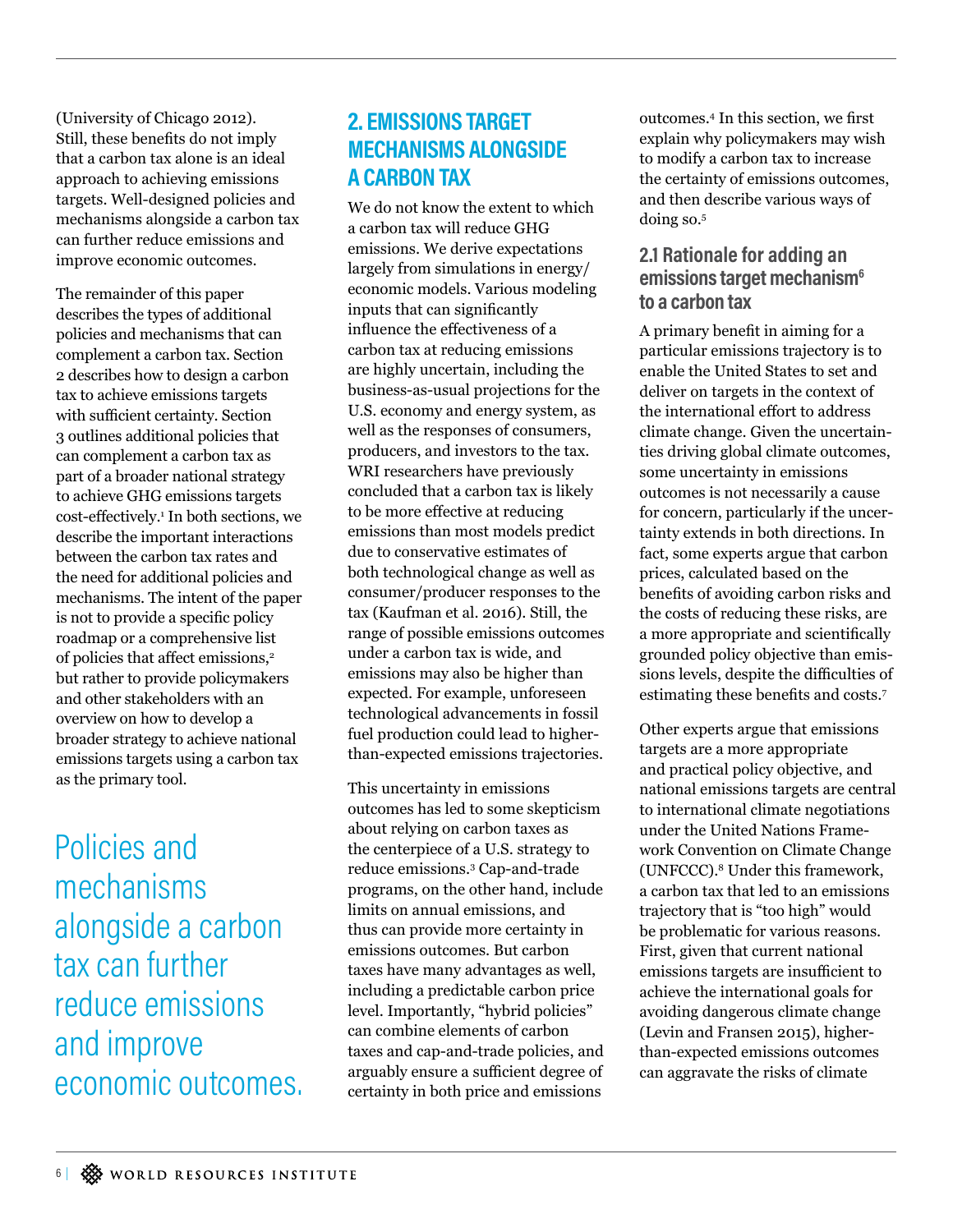



```
Source: WRI.
```
change. After all, adverse outcomes like economic shocks may be correlated across countries. Second, unfulflled climate change commitments could discourage other countries from making or acting on ambitious emissions reduction commitments of their own, further exacerbating the risks of climate change. In addition, such unfulflled commitments to the international community may spill over and afect international cooperation in other realms. For example, the European Union (EU) has indicated that it will not sign trade agreements with countries that leave the Paris Climate Agreement.9

By adding an emissions target mechanism to a carbon tax, policymakers can reduce the likelihood of failing to achieve a national emissions target while retaining the most important advantages of a carbon tax policy. Such a mechanism would consist of the following two main components, summarized in Figure 1 and described in detail as follows:

- 1. A periodic evaluation of the emissions trajectory
- 2. A policy change intended to shift the emissions trajectory to a more satisfactory outcome

Component 1: A periodic evaluation of the emissions trajectory

The emissions trajectory under a carbon tax can be evaluated periodically to determine whether it is satisfactory or too high. Developing these evaluations requires policymakers to answer two key questions.

*First, How often is the emissions trajectory evaluated?* This decision involves a trade-off between greater emissions certainty and policy simplicity. With more frequent evaluations comes greater control over the emissions trajectory because "corrective" action can be taken more rapidly. Less frequent evaluations imply a less complex policy design, greater regulatory certainty for investors and regulated entities, and less chance

of "overcorrecting" when short-term emissions aberrations arise.10

*Second, What benchmark is used to determine whether the emissions trajectory is satisfactory?* At each evaluation date, the carbon tax legislation can include an emissions benchmark to which actual emissions levels are compared (though one could imagine more complex options<sup>11</sup>). If emissions exceed the benchmark, a policy change is triggered. This benchmark can be set either in terms of annual emissions in the year of the evaluation, or as the sum of emissions over a multiyear period. An annual emissions benchmark has the advantage of aligning with national emissions targets, whereas cumulative emissions may be preferred under the rationale that climate change is caused by the accumulation of GHG emissions over time, and annual emissions levels may refect an aberration from a longer-term trend.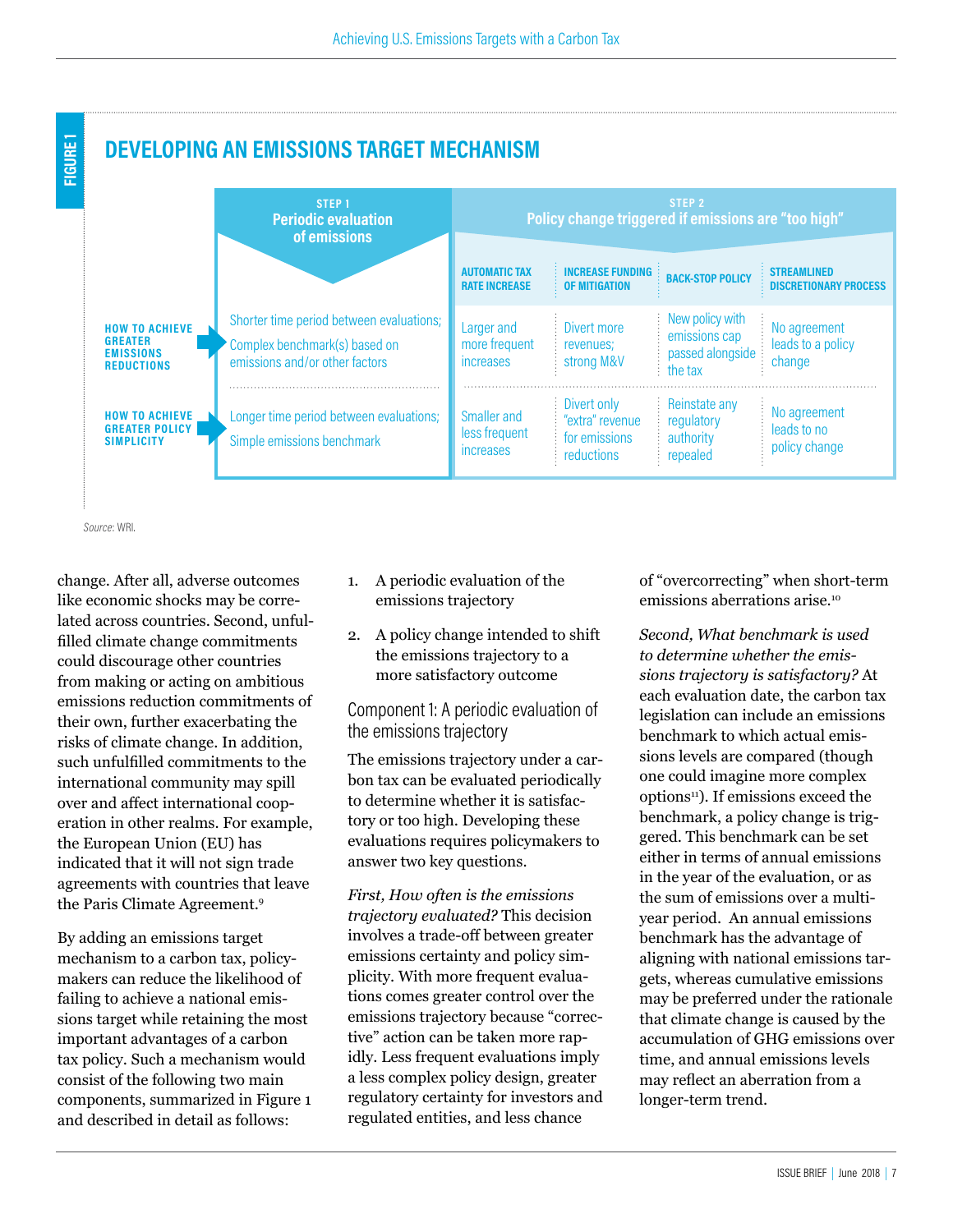The likelihood of triggering a policy change depends on how the benchmarks are set compared to expected emissions levels under the carbon tax: The further the benchmarks are set below expected emissions levels, the more likely the policy change will be triggered. For example, assume that under a given carbon tax policy, expected emissions in 2025 are 4 GT. If the emissions benchmark for 2025 were set below 4 GT, actual 2025 emissions with the tax in place would likely exceed the benchmark, meaning the policy change is likely to be triggered. Alternatively, if the emissions benchmark were set at 4.4 GT (the Obama administration target for 2025), the policy change is unlikely to be triggered, and the mechanism would serve more as an insurance policy in the event of a higher-thanexpected emissions outcome.

In theory, an equivalent mechanism could be triggered if emissions are lower than expected. Because our focus is on mechanisms that reduce emissions, we consider such "twosided triggers" to be beyond the scope of this paper.<sup>12</sup>

Component 2: A policy change intended to shift the emissions trajectory to a more satisfactory outcome

The second component is a policy change that is triggered only if the evaluation determines the emissions trajectory is too high. The policy change can come in various forms, which we separate into four categories.

*First, with automatic adjustments to the carbon tax schedule.* Increasing future carbon tax levels above the originally planned levels will lead to larger emissions reductions. The legislation can stipulate changes to future carbon tax levels if, at the evaluation date, emissions are deemed to be too high. The design could be quite simple, with a base carbon tax trajectory shifting to a high trajectory if the mechanism is triggered, or with all future tax levels increasing by a certain percentage once the mechanism is triggered. The design could also be more complex, for example, with changes contingent on the degree to which the benchmark was missed. More complex designs enable greater control over the emissions level. Box 1 provides three examples of this approach. With automatic adjustments defned in the legislation, regulated entities may need to plan for multiple futures, but they would still beneft from a well-defned regulatory pathway. Improving regulatory certainty can reduce compliance costs and boost innovation.<sup>13</sup>

## **CARBON TAXES WITH AUTOMATIC ADJUSTMENTS TO THE TAX SCHEDULE**

In 2009, economist Gilbert Metcalf proposed the Responsive Emissions Autonomous Carbon Tax (REACT), with the objective of achieving both short-run price stability and long-run emissions certainty (Metcalf 2009). REACT consists of an initial carbon tax rate, a standard growth rate for the tax, and periodic benchmarks based on cumulative emissions covered by the tax. When the benchmark target is exceeded, the annual growth rate of the carbon tax increases to a higher "catch-up rate" until cumulative emissions fall below the target. By choosing a higher catch-up rate, policymakers can increase the certainty of achieving an emissions target. In illustrative simulations, Metcalf (2009) used an initial tax of \$28 per ton, a 4 percent standard growth rate for the tax, and a 10 percent catch-up rate.

Building on the REACT proposal, Hafstead et al. (2017) introduced a Tax Adjustment Mechanism for Policy Pre-commitment, or TAMPP, which provides more general guidance to policymakers for designing a mechanism with automatic adjustments to the carbon tax levels, including far more complex options than in the REACT proposal. For example, the paper describes one option whereby the carbon tax level is a continuous function of the deviation of emissions from a benchmark, meaning that tax rates are increased by a larger amount if emissions are higher above the benchmark.

Switzerland's carbon tax includes an automatic adjustment mechanism. The tax was initially set at 12 Swiss francs (CHF) per metric ton (about US\$11) of CO<sub>2</sub> in 2008, with gradual annual increases. The law specifies three milestone years—2012, 2014, and 2016—at which time the tax rate would increase if emissions levels were greater than given percentages of 1990 emissions. For example, because emissions exceeded 73 percent of 1990 emissions in 2016, the tax rate will jump from CHF 84 to CHF 96 per metric ton of CO<sub>2</sub> in 2018. If 2016 emissions had exceeded 76 percent of 1990 emissions, the tax rate would have increased to CHF 120 per metric ton in 2018 (Hafstead et al. 2017).<sup>14</sup>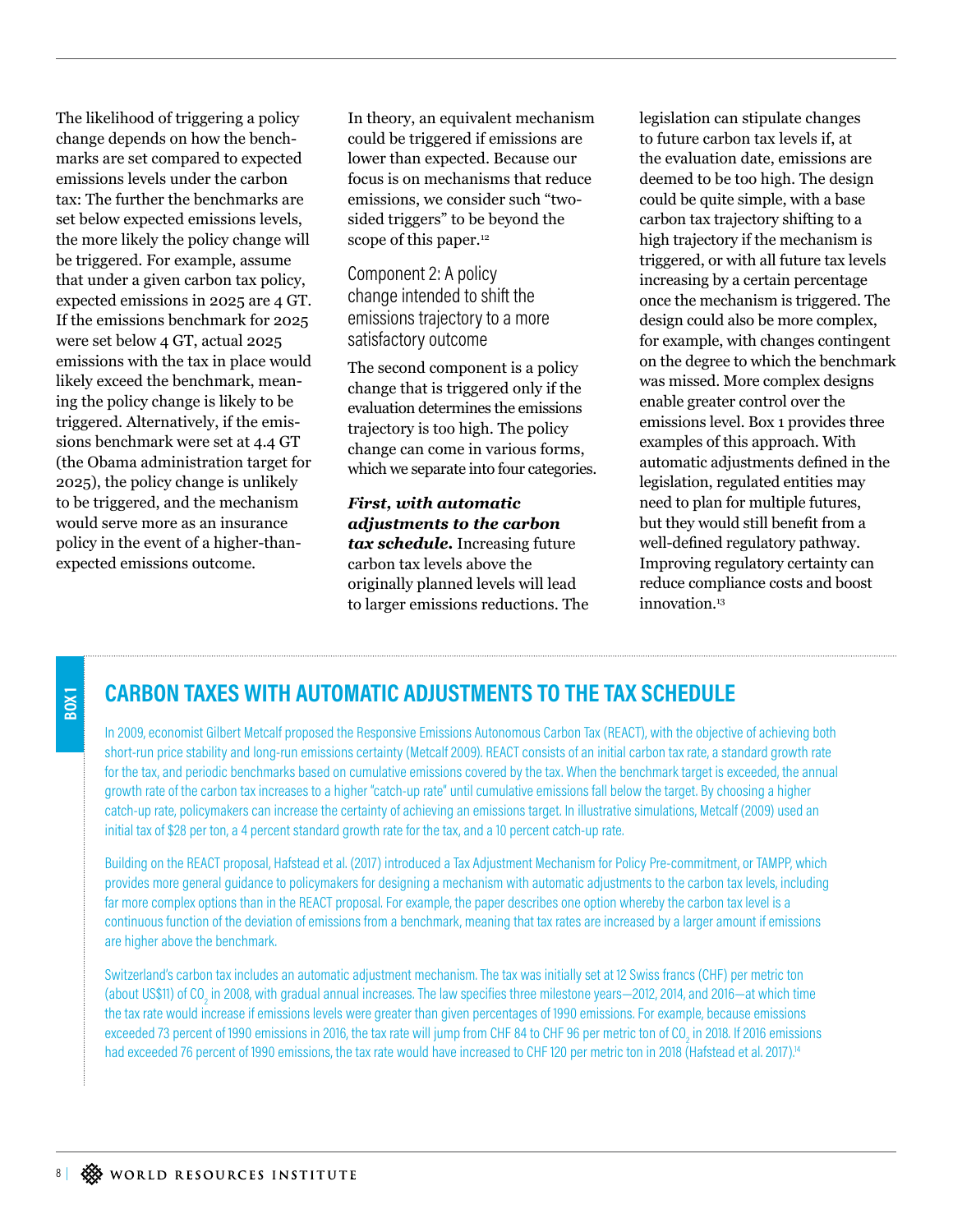Automatic adjustments to the tax level will not entirely remove emissions uncertainty, but the adjustments can be designed such that the likelihood of missing emissions targets is reduced to a level that is acceptable to policymakers. For example, simulations in energy/economic models can show the carbon taxes required to achieve emissions targets even when various infuential and uncertain drivers of emissions evolve in ways that cause unexpectedly high emissions levels. The mechanism can then be designed so that tax rates increase to these needed levels if such a worst-case scenario were to arise.

#### *Second, by increasing government spending in ways that reduce emissions.*

Under a carbon tax, a regulated entity pays for each ton of  $\mathrm{CO}_2$  it emits. If emissions are higher than expected, payments of the carbon tax (and thus the government revenues from the tax) are higher than expected as well. The "extra" government revenue accrued from a carbon tax with higherthan-expected emissions can be used to fund activities that reduce GHG emissions in ways that complement a carbon tax. In the following section, we describe the types of policies that are likely to complement a carbon tax and that could make use of revenues to achieve emissions reductions under this approach. Unlike adjusting tax levels, this approach involves no changes in the burden faced by regulated entities (Murray et al. 2017).

While there are no existing examples of this approach, two programs provide useful experience. One is the Regional Greenhouse Gas Initiative (RGGI), a regional cap-and-trade program for the electricity sector in nine northeastern states. The participating states have invested a signifcant portion of their RGGI carbon revenues into energy efficiency programs that have helped reduce electricity demand and thus lower  $CO<sub>2</sub>$  emissions.

This approach also resembles "offset" programs" commonly included in cap-and-trade policies, including in California and the European Union, which enable regulated entities to pay for reductions in emissions that are not covered by the policy, as opposed to either reducing or paying for their own emissions.15 But some offset programs have faced implementation challenges, including in the measurement of emissions reductions and in verifying that the emissions reductions claimed by offset projects were real and would not have occurred in the absence of the program (US GAO 2011).

In addition to these potential implementation challenges, there is no guarantee that that extra revenue from higher-than-expected emissions will be sufficient to fund the additional emissions reductions desired. Policymakers could divert additional funding to achieve a satisfactory emissions trajectory, but those funds would be diverted from

another intended use or derived from increased debt, which could create signifcant political challenges.

#### *Third, by activating a "backstop" policy or regulation.* A

carbon tax can be paired with an alternative regulation or policy that leads to more certain emissions reductions than the carbon tax. If the periodic evaluation deems that emissions are too high, this alternative policy would be triggered, forcing further emissions reductions.

The federal government can in theory use its authority to regulate GHG emissions to provide a backstop to a carbon tax.<sup>16</sup> However, existing authorities are unlikely to lead to emissions reductions that are as large and as certain as a strong  $carbon tax<sub>17</sub> which are prerequisites$ for a useful back-stop.

The back-stop policy could be passed alongside the carbon tax. It could take the form of an amendment to existing legislation such as the Clean Air Act, or new legislation that would establish a national emissions cap. This approach has the potential to provide a very high degree of certainty that an emissions target will be met, but it is also difficult to imagine gaining sufficient political support for such a policy. After all, some carbon tax supporters propose rolling back duplicative regulations when a carbon tax is implemented, and would likely balk at the idea of adding new ones.<sup>18</sup>

Emissions targets can be achieved even under "worst-case scenarios."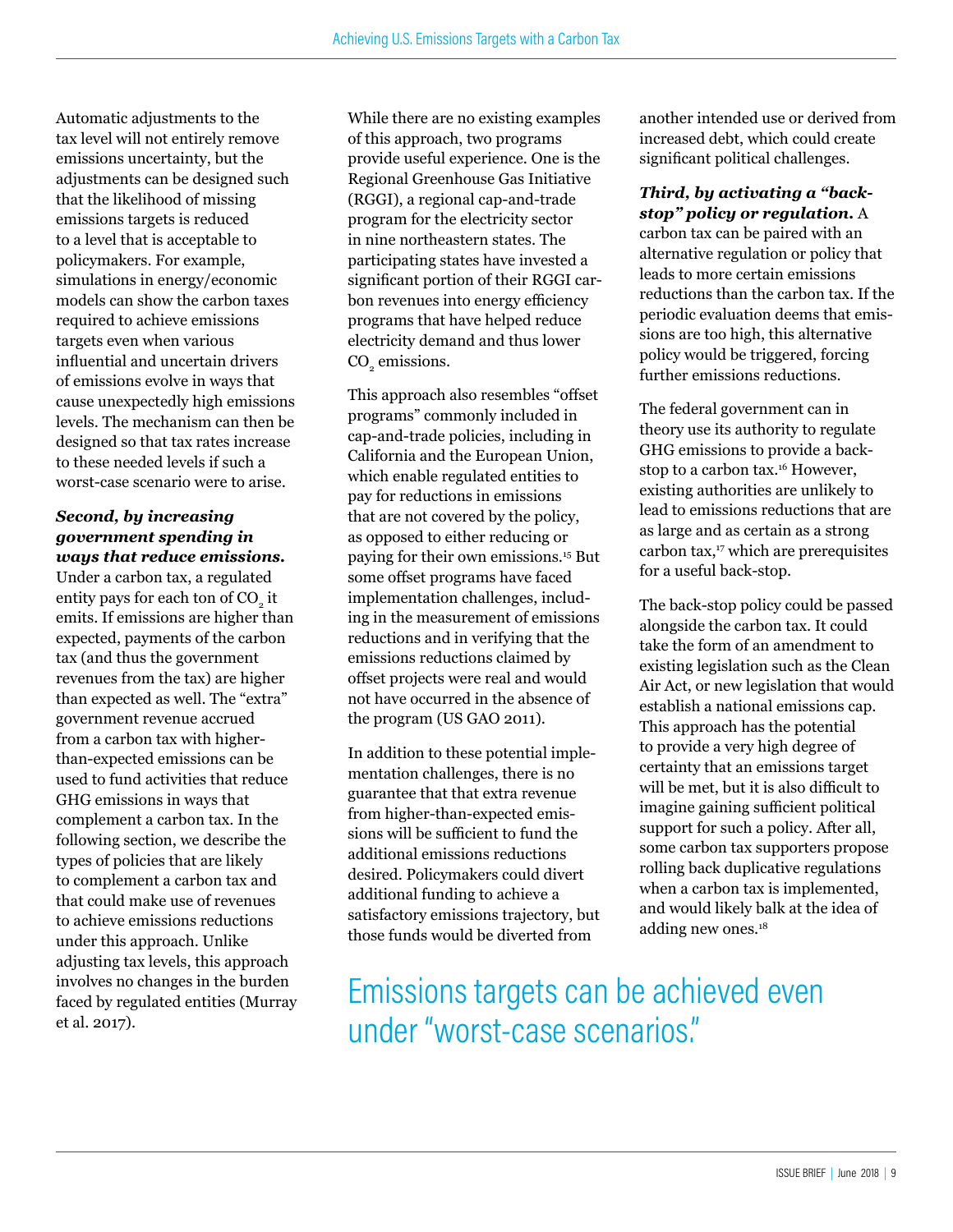#### *Fourth, by providing a streamlined process for modifying the carbon tax based on new*

*information.* Following the implementation of a carbon tax, any future federal government could pass subsequent legislation to modify the tax. In theory, when higherthan-expected emissions outcomes arise, the government could pass more stringent legislation. In reality, passing legislation is difficult—no national carbon price exists today despite the support of a majority of Americans<sup>19</sup> and virtually all economists.20 The challenges associated with modifying a carbon tax based on new information could be mitigated if the legislation were to provide a streamlined process for review and revision.

For example, Aldy (2017) proposes the following "structured discretionary approach": Every fve years, analyses are conducted by the EPA on the latest climate science, by the Department of Treasury on the efects of the carbon tax policy on economic and environmental outcomes, and by the State Department on the emissions mitigation eforts of other countries. Using these analyses, the president submits a recommendation to Congress with proposed adjustments to future carbon tax levels. That recommendation receives an expedited "up or down" vote with no amendments or flibusters, similar to the process for congressional approval of trade agreements negotiated by the executive branch. If the recommendation is voted down, under the Aldy proposal, the status quo carbon tax levels would remain in place.

Various alternatives to the Aldy proposal can be imagined. Instead of the status quo, the default outcome could be that automatic tax rate increases are triggered if emissions

exceed a benchmark. Instead of tax rate changes, a similar process could be used to modify elements of the policy other than the tax levels, such as changing how revenues are used. And instead of requiring a new congressional vote, the original legislation could perhaps delegate to a federal agency the authority to make changes to the carbon tax, although Congress has historically resisted delegating tax authority (Hines and Logue 2015).

A key advantage of this "revisit and revise" approach is that factors infuencing a desired carbon tax level can change rapidly and unexpectedly, such as the progress in clean energy technologies in the last decade,<sup>21</sup> and these changes have important implications on the costs and efectiveness of a carbon tax. However, this discretionary approach requires faith that future governments will propose a policy change based on objective studies conducted by future government agencies, rather than on other political objectives. Another drawback of this approach is the uncertainty it creates for regulated entities due to the unknown changes in the future to the carbon tax level.

## **2.2 The relationship between carbon tax rates and emissions target mechanisms**

Policymakers can increase the likelihood of achieving an emissions target with a carbon tax policy by adding an emissions target mechanism, but they can also accomplish the same goal in another way: by taking that same carbon tax policy and increasing the tax rates. This relationship between carbon tax rates and emissions target mechanisms helps to illustrate the potential economic advantages of an emissions target mechanism. Higher

carbon tax rates impose additional costs on regulated entities and taxpayers. If a carbon tax policy with somewhat lower tax rates paired with an emissions target mechanism can achieve a national emissions target with comparable levels of certainty, this policy may avoid imposing those additional costs of higher tax rates.<sup>22</sup>

As noted above, carbon tax rates also infuence the likelihood that an emissions target mechanism is triggered. With higher carbon tax rates, there is a lower chance of emissions exceeding any given benchmark.

## **3. POLICIES THAT COMPLEMENT A CARBON TAX**

The previous section explained how a carbon tax can be relied upon to achieve a national emissions target. Still, for various reasons, emissions targets are likely to be achieved at a lower cost when a carbon tax is accompanied by additional policies as part of a broader national climate change strategy.<sup>23</sup>

Figure 2 displays a high-level flow chart showing how a carbon tax works: It raises the relative price of carbon-intensive products and services, which reduces their use and in turn lowers emissions. But a carbon tax also has limitations at each step: the policy scope is limited, in that it does not address all GHG emissions or nonclimate concerns related to the same activities; it provides limited support for alternative low-carbon technologies; and fnally, in some situations, producers and consumers do not respond well to price signals.

In what follows, we explain each of these limitations in further detail, and we describe the types of policies that can successfully complement a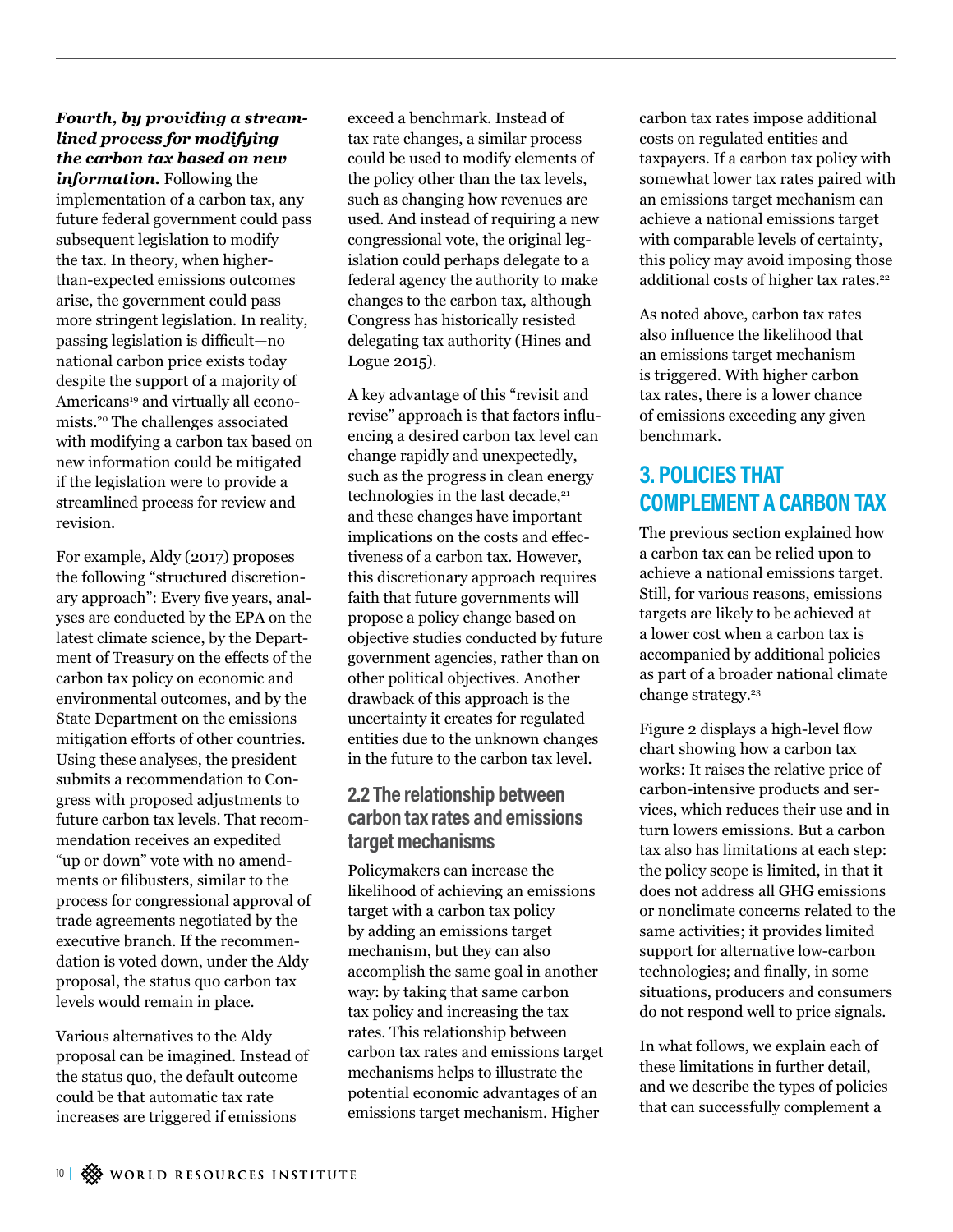

carbon tax in each area.<sup>24</sup>

## **3.1 Policies, regulations, incentives, and infrastructure that support low-carbon innovation**

Innovation can enable emissions reductions to be achieved more rapidly and cost-efectively because technological progress in low-carbon technologies enables a less expensive shift away from high-carbon technologies. While innovation occurs naturally in a market economy, public policies can help to accelerate and channel that progress in benefcial ways (Palmer et al. 1995).

A strong and stable carbon tax is one important way to encourage innovation in low-carbon technologies, but an overall climate strategy can be more cost-efective with additional policies that enable technological progress. This includes the research and development of new technologies, incentives for demonstration and deployment of early stage low-carbon technologies, and a regulatory environment that

supports the emergence of costefective low-carbon technologies. We discuss each category in turn.

*Research and development.* The existence of a carbon tax increases the expected return on investments in low-carbon technologies, which means a carbon tax is likely to channel a larger portion of private sector R&D investments toward low-carbon technologies. It is therefore not surprising that, for example, patents of low-carbon technologies increased in Europe when an EU carbon price was frst implemented (Calel and Dechezlepretre 2016), or that the oil company Statoil developed a new technology to store carbon in the ocean bed when Norway implemented a carbon tax (World Bank 2017).

However, even with a carbon tax in place, the private sector will underinvest in R&D. Investors make decisions largely based on *private* economic returns, and not the much broader societal benefts that come with increased innovation. Economists call these "knowledge

spillovers" because the work of one person or group to reduce the costs or increase the productivity of a product is replicated by others, making the entire economy more productive. Indeed, studies have found the return to society of R&D investments has been more than double the return to private businesses (Bazelon and Smetters 1999; Jones and Williams 1998; Popp 2009). Private investors also prefer short-term payofs with minimal risk, while the most important innovations often arise from long-term investments with many failures along the way. This underinvestment in private sector R&D is especially problematic in the energy sector, where large requirements for initial investments and low proft margins are typical. Indeed, R&D expenditures as a percentage of sales have historically been around 1 percent in the energy sector, compared to over 10 percent in other sectors like software (Nemet and Kammen 2007).

Direct government investments in R&D and policies that encourage R&D investments by the private sector and nonprofts can help to overcome the underinvestment problem. The U.S. federal government has been actively engaged in low-carbon R&D, including through offices such as the National Renewable Energy Laboratory and the Advanced Research Project Agency-Energy (ARPA-E), and specifc initiatives like the SunShot Initiative for solar energy and the U.S. Department of Energy's (U.S. DOE) carbon capture program, among many others.

Still, federal government energy R&D funding is only about \$4 billion per year, compared to \$78 billion for defense and \$34 billion for health care.25 While the optimal level of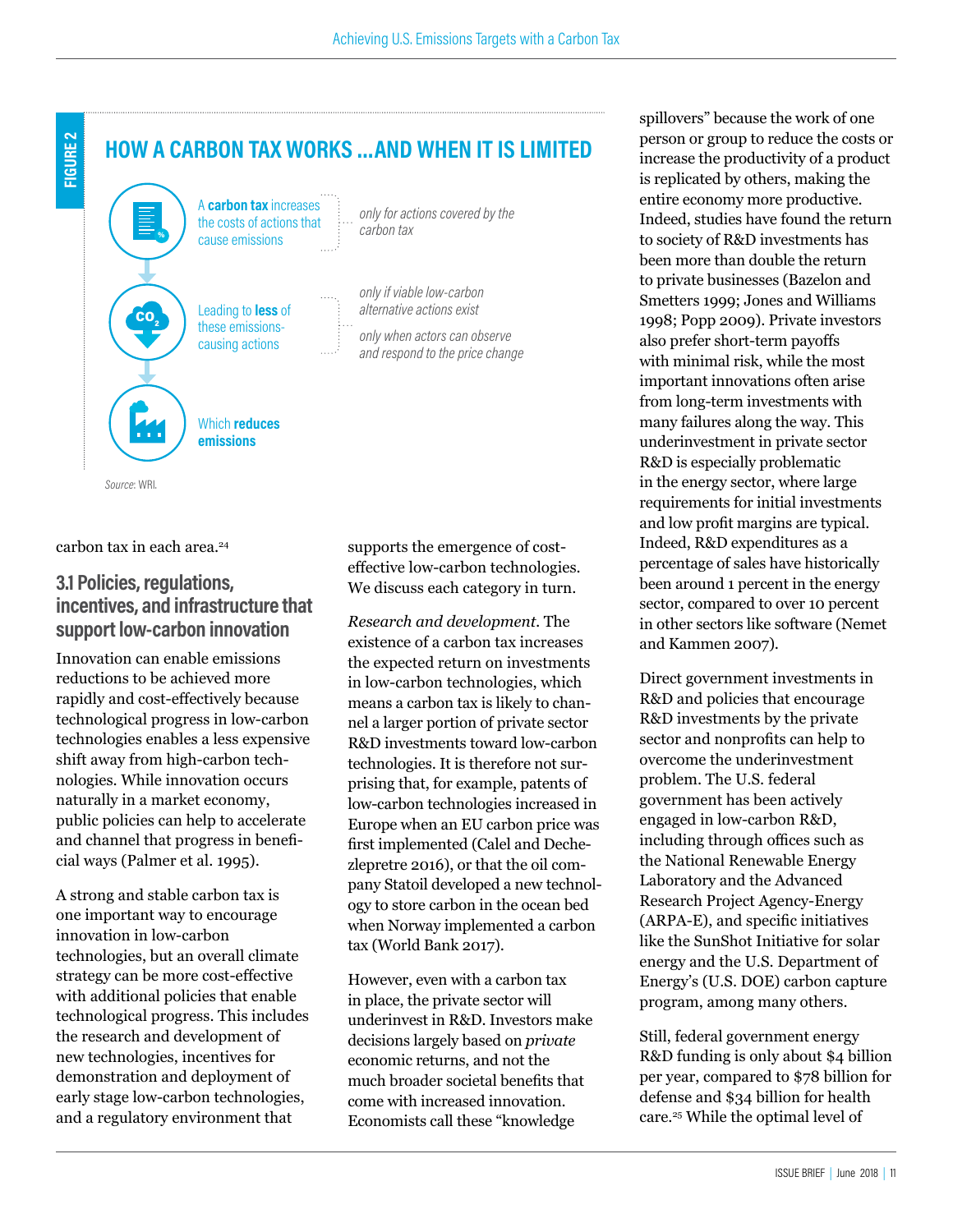government support for R&D in lowcarbon technologies (which would include more than just the energy sector) is impossible to measure with precision, Newell (2015) aggregates studies that have explored this question and concludes that along with a permanent tax credit for private sector R&D expenditures, about \$10 to \$15 billion per year of public funding is needed to fnance "basic strategic research" related to climate change, which is more than double the current levels.

Recognizing this R&D funding gap, the Obama administration committed in 2015 to double U.S. funding for clean energy R&D over the next fve years, with 21 other countries and the European Union making the same commitment.<sup>26</sup> However, the Trump administration has pursued funding cuts for clean energy R&D in its budget proposals.

*Demonstration and Deployment.*  R&D alone is typically insufficient for a low-carbon technology to compete in the market on a level playing feld. Early adopters of technologies provide benefts for those who come later through "learning-bydoing" (i.e., production costs fall as manufacturers gain experience) and "learning-by-using" (i.e., future producers have more information about the characteristics and success of the technology). Unless early adopters are rewarded for these wider benefts or the government takes on the role of early adopter, important low-carbon technologies may mature far too slowly from the perspective of society, or perhaps never mature at all.

For these reasons, federal, state, and

local governments have supported the demonstration and deployment of low-carbon technologies in recent years, including by providing tax credits or loan guarantees for emerging renewable energy sources like wind and solar power, and by investing in large-scale carbon capture and storage (CCS) demonstration projects like the Petra Nova coal power plant in Texas.

Whether government supports demonstration and deployment as valuable complements to a carbon tax depends on the specifc policy and circumstance. For relatively mature technologies that do not require especially large or risky investments, government support may risk "crowding out" actions the private sector will take on its own, especially in the presence of a strong carbon tax. In addition, with support for individual technologies (as opposed to broader incentives), the government risks backing the "wrong" low-carbon product. This can lead to technological lock-in that stifes innovation in superior products (Jafe et al. 2003). For example, the array of policies to support corn-based ethanol—including the Renewable Fuel Standard and other subsidies—have had a variety of unintended consequences, including infated land and food costs. These ethanol incentives may not have meaningfully reduced emissions relative to fossil fuels, and have made investments in less subsidized but possibly superior alternative fuel sources less attractive (Searchinger et al. 2008).

Given these advantages and drawbacks, governments should be cautious in deciding whether and how to support more mature low-carbon technologies. Concerns of "crowding out" can perhaps be reduced if demonstration and deployment policies focus on more publicprivate partnerships and private sector incentives and less on direct government actions.

*Supportive infrastructure and regulatory systems.* Aside from the lack of a price on carbon, the infrastructure and regulatory systems in the United States present signifcant barriers to the penetration of low-carbon technologies—that are both unnecessary and economically unsound.

The regulation of the U.S. electricity system is one example (of many), where the regulatory structure is a barrier to the success of emerging low-carbon technologies. A detailed discussion of needed electricity reforms is beyond the scope of this paper, but reforms that can simultaneously promote low-cost and low-carbon electricity production may include the following:

- **Enabling the construction of long-distance electricity transmission lines.** Currently, interstate transmission projects can take over a decade to complete. If interstate transmission projects could be approved and built within a reasonable timeframe while ensuring appropriate environmental review, far more wind and solar energy could be produced in places with strong resources and delivered for use in urban demand centers (Klass 2017).
- **Creating a level playing feld for energy storage, energy efficiency, and demand response.** When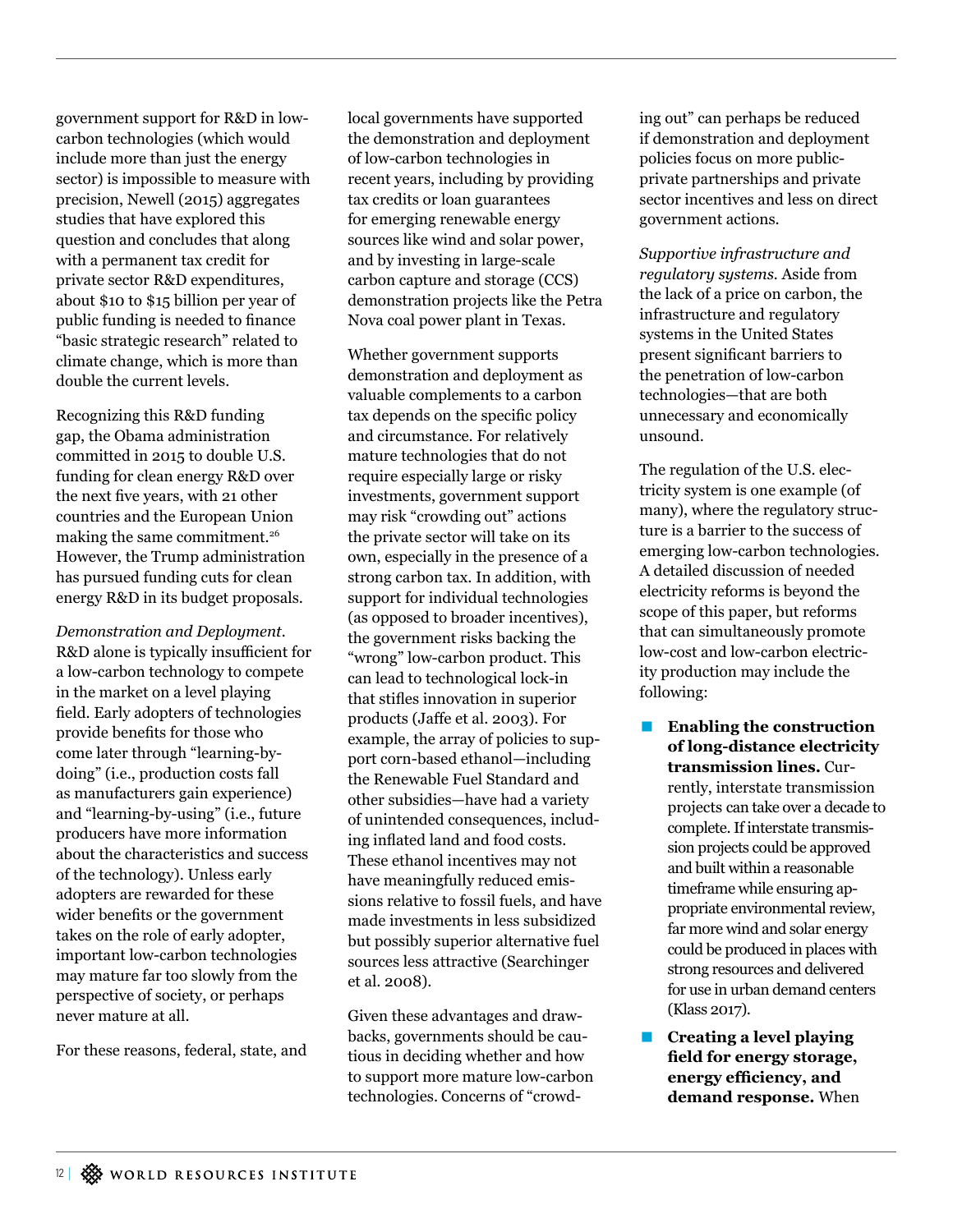demand for electricity exceeds supply, wholesale electricity markets are often designed to favor the solution of ramping up electricity generation from power plants, instead of (potentially lower-carbon) solutions such as reducing electricity demand or utilizing electricity that has been stored. Wholesale electricity markets and retail rate structures can be modifed to enable electricity storage and demand reductions to compete on a level playing feld (MIT 2016). Important steps in this direction include Federal Energy Regulatory Commission (FERC) Order 745, enabling "demand response" to be compensated at the same rate as generated electricity,<sup>27</sup> and California's implementation of "time-of-use" rates (i.e., higher prices at times of the day when electricity is relatively costly) as the default electricity pricing structure starting in 2019.<sup>28</sup>

**Encouraging improved forecasts of renewable energy.** Improved forecasting of wind and solar electricity production increases their use on the grid and decreases the need for costly "back-up" generation. Better forecasts can be achieved by improving forecasting techniques and by shortening the duration between the commitment and the supply obligation (e.g., with "real-time" or "intraday" electricity markets). In addition, transferring the forecasting responsibility from the grid operator to the renewable energy producer could provide a more powerful incentive to develop improved forecasts (MIT 2016).

While the federal government has

an important role in regulating electricity, most grid regulation occurs at the subnational level; thus, that is where many important clean technology-enabling reforms will occur. Indeed, some U.S. states are embarking on processes to modernize their electricity grids, such as New York's "Reforming the Energy Vision" (REV) initiative.29

Other sectors have similar regulatory barriers, and some sectors lack infrastructure that would enable low-carbon technologies to compete on a level playing feld. For example, gasoline and diesel vehicles beneft from a century of infrastructure built to support these technologies as opposed to alternative fuel vehicles.

Of course, implementing regulatory reforms and building infrastructure can be costly, but, assuming these costs can be kept relatively low compared to the long-run savings from a more efficient electricity system, such reforms are important complements to a carbon tax and would enable a given carbon tax to achieve additional emissions reductions more cost-efectively.

## **3.2 Policies that promote energy savings from consumers**

A carbon tax is a cost-efective way to reduce emissions when those responsible for the emissions can observe the price change and adjust their behavior in response. In situations where producers or consumers lack the ability either to observe or to fully respond to the price change, the efectiveness of a carbon tax at reducing emissions is limited. We focus here on one prime example: increasing the efficiency of energy consumption.

A carbon tax encourages improved

## Cost-efective energy eficiency policies are important complements to a carbon tax.

energy efficiency by making energy more expensive; for example, when gasoline becomes more expensive, consumers will seek ways to purchase less of it. But a price signal alone is often insufficient to encourage consumers to take advantage of all cost-efective opportunities to improve energy efficiency, for the following reasons:30

- **Information failures and asymmetries.** Consumers may have insufficient or inaccurate information about their energy use reduction opportunities, the energy efficiency characteristics of goods and services, or available incentives for efficient equipment and appliances.
- **E** Split incentives. Those purchasing major appliances (e.g., landlords) may not be the same as those who pay the electricity bills (e.g., tenants). Other times, electricity users may pay a fxed rate or not pay for the electricity they use at all.<sup>31</sup>
- **Shortsightedness.** Consumers may make decisions based on near-term fnancial consequences rather than long-term cost-efectiveness.
- **■** Lack of investment capital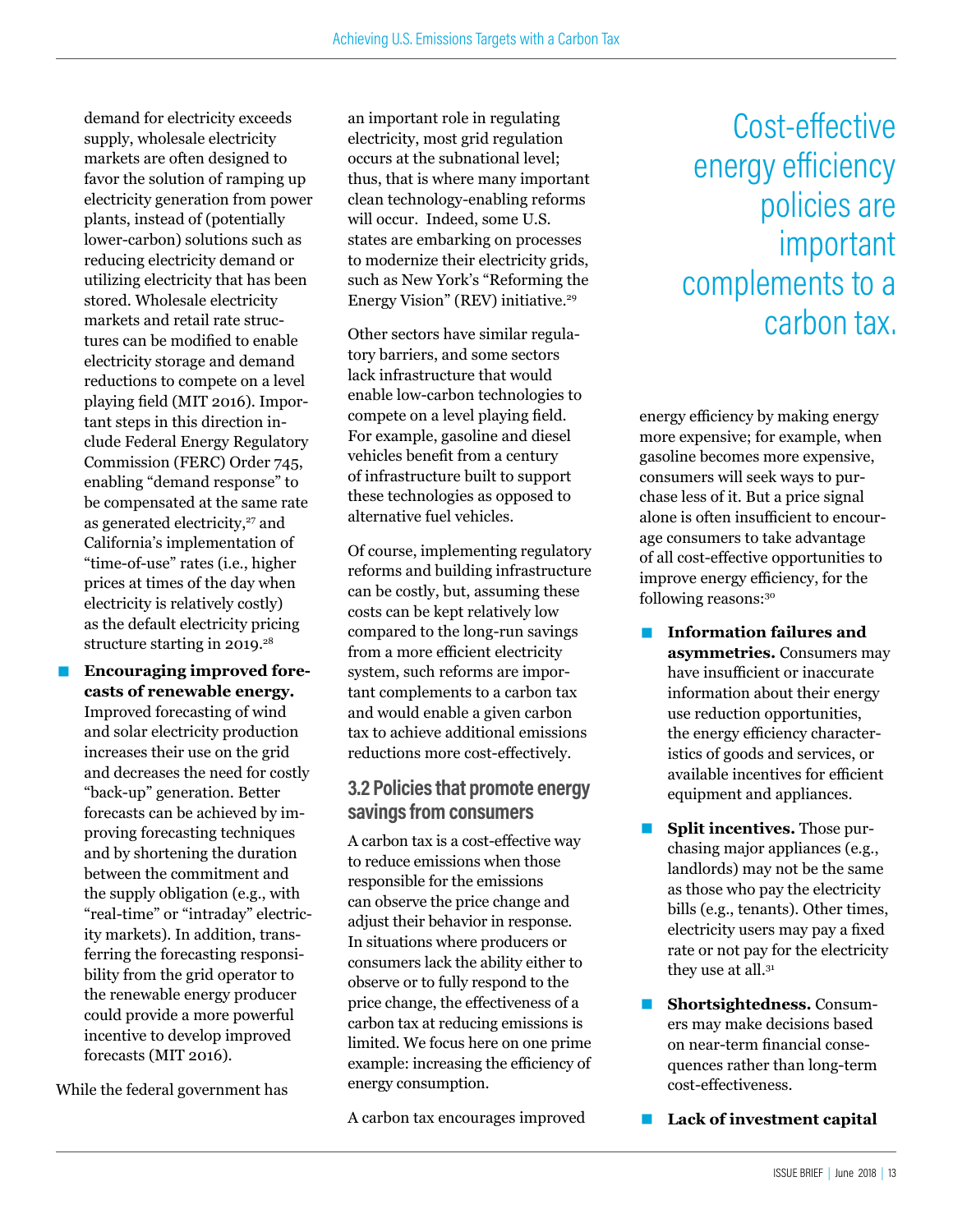#### and inefficient financial

**markets.** Consumers may not be able to afford the upfront costs of smart investments in energy-efficient equipment, such as smart control systems in buildings.

Policies can help to overcome these market barriers by providing information, targeted fnancial incentives, or technology standards. Examples of prominent federal, state, and local actions intended to promote energy efficiency include (but are not limited to):

- U.S. DOE's Appliance and Equipment Standards Program, which covers more than 60 products, representing about 90 percent of home energy use, 60 percent of commercial building energy use, and approximately 30 percent of industrial energy use.32
- U.S. Department of Transportation (U.S. DOT)/EPA's vehicle fuel economy standards that set feet-wide targets for miles per gallon and GHG emissions per mile for both light and heavyduty vehicles.
- **EPA's Energy Star program,** which encourages the voluntary certifcation and labeling of products and buildings that meet high energy efficiency standards (U.S. Congress 2005).
- $\blacksquare$  Energy efficiency resource standards (EERS) that have been implemented by at least 20 states and require a minimum level of demonstrated energy savings each year (U.S. White House 2016).
- Property Assessed Clean Energy

(PACE) programs are state-level eforts to encourage low-cost fnancing and improved information about the existence and performance of potential energy efficiency investments.

 $\blacksquare$  City-level programs, such as the Energy Conservation and Disclosure Ordinance in Austin, Texas, which requires energy audits of all homes listed for sale and provides information to homeowners regarding programs that can improve building efficiency (ACEEE 2014).

Policies to support energy efficiency are clearly important complements to a carbon tax, but given the long list of ongoing national, state, and local policies, a key question for policymakers designing a carbon tax is how this portfolio of existing policies compares to the ideal scale and scope of energy efficiency policies; for example, to what extent are more, less, or different energy efficiency policies needed alongside a strong carbon tax? The answers hinge largely on the cost-efectiveness of existing and potential future actions to promote energy efficiency.

Many empirical studies show energy efficiency gains at a relatively low cost. For example, U.S. DOE estimates that the reduced energy costs due to federal appliance and equipment standards have far outweighed the costs of implementing these standards (U.S. DOE 2018). Forecasts of the costs of energy efficiency programs as a compliance mechanism under the Clean Power Plan, largely based on evidence from existing programs, ranged from \$0.02 to \$0.07 per kilowatt-hour, lower than the average cost of generating electricity in most regions (Kaufman and Krause 2017).

Other recent empirical studies of

energy efficiency programs have found less optimistic results. For example, various studies have found that the actual energy savings achieved by energy efficiency programs have been far lower than estimates made prior to implementation, making the programs more costly than anticipated (Fowlie et al. 2018; Burlig et al. 2017). Nevertheless, an energy efficiency program need not achieve emissions reductions at "negative costs" to be a cost-efective approach to reducing emissions or achieving other objectives such as improved energy security. Indeed, achieving ambitious climate targets in the United States will require a massive increase in energy efficiency above today's levels—a reduction in energy use perhaps on the order of 20 percent, while satisfying the increased demand for energy services of a growing economy (U.S. White House 2016).

### **3.3 Policies targeting out-of-scope emissions or intending to achieve nonclimate objectives**

In theory, it would be best if all sources of greenhouse gas emissions were "covered" by a national carbon tax, meaning that a producer or consumer responsible for each ton of carbon dioxide (or other GHG) would pay the tax associated with that emission. After all, a broader policy scope enables more low-cost emissions reduction opportunities and thus a more cost-efective policy. However, for certain categories of emissions, the administrative burden associated with carbon pricing may be sufficiently large that alternatives are preferred.

A large majority of GHGs can be covered by a carbon tax with ease, including nearly all  $\mathrm{CO}_2$  emissions from energy use, which make up about 80 percent of U.S. emissions (U.S. EPA 2017).33 For other GHG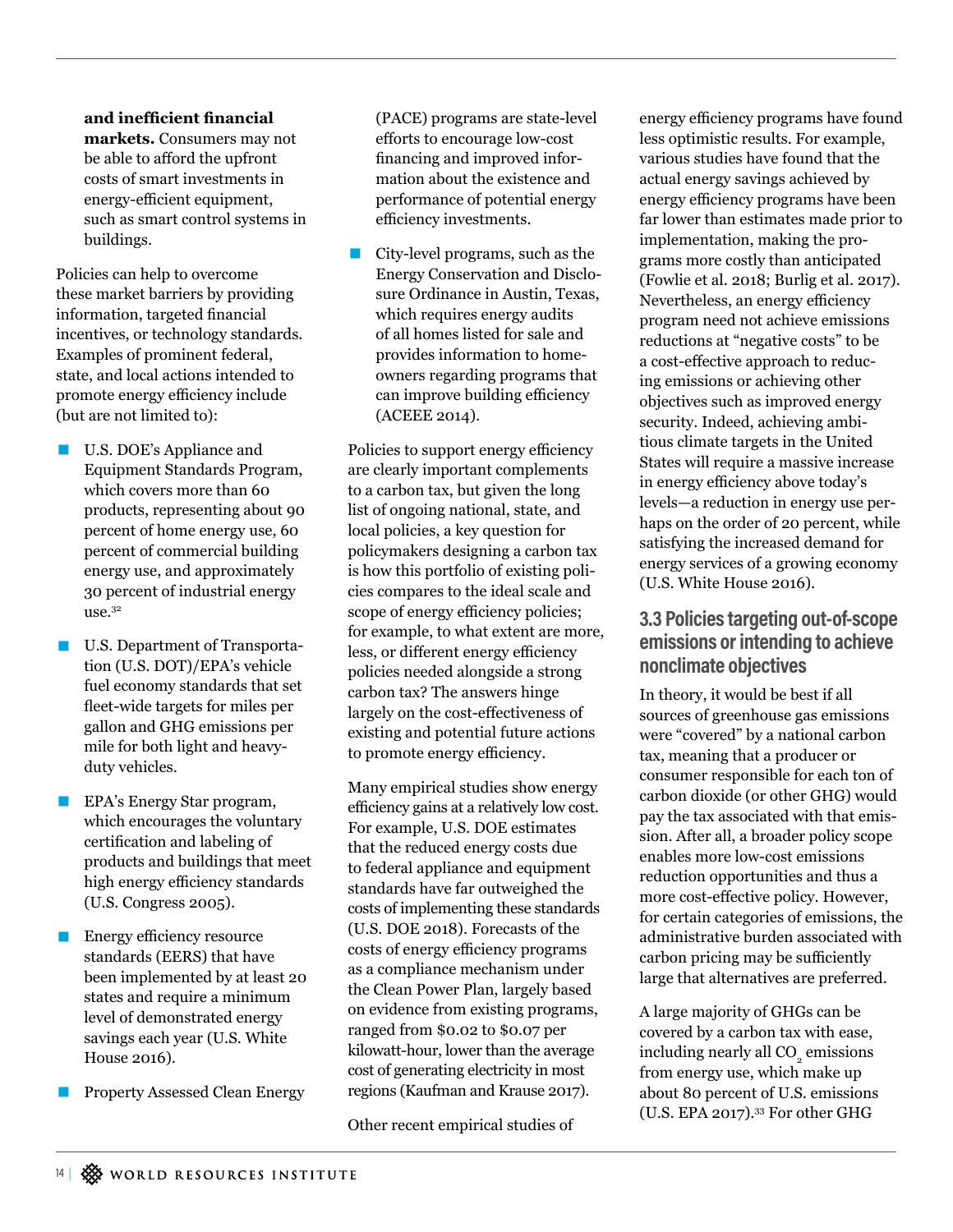**TABLE 1**

## **GHG EMISSIONS AND SINKS THAT MIGHT NOT BE COVERED BY A CARBON TAX**

| <b>Emissions Source/</b><br><b>Sink</b>                                            | % of U.S.<br><b>Emissions<sup>a</sup></b> | <b>Potential Problems</b><br>with a Carbon Price                                                                                    | <b>Other Policy Options</b>                                                                                                                                                                                                                 | <b>Existing Federal Policies</b>                                                                                                                                       |
|------------------------------------------------------------------------------------|-------------------------------------------|-------------------------------------------------------------------------------------------------------------------------------------|---------------------------------------------------------------------------------------------------------------------------------------------------------------------------------------------------------------------------------------------|------------------------------------------------------------------------------------------------------------------------------------------------------------------------|
| Methane and nitrous oxide<br>emissions from agriculture<br>and livestock           | 8%                                        | Difficult to monitor/verify emis-<br>sions reductions from dispersed<br>and dissimilar emissions sources<br>(e.g., soil, livestock) | Subsidies, technology standards,<br>or other incentives for low-carbon<br>alternatives (e.g., dietary restrictions<br>for livestock, fertilizer regulations)                                                                                | Various voluntary programs,<br>such as USDA's <sup>b</sup> Building Blocks<br>for Climate Smart Agriculture<br>and Forestry and EPA's <sup>c</sup> AgStar              |
| Methane from fossil fuel<br>systems (e.g., oil and gas<br>production, coal mining) | 4%                                        | Methane leaks are often<br>dispersed and difficult to monitor                                                                       | Technology or performance<br>standards                                                                                                                                                                                                      | EPA standards for oil and gas<br>methane <sup>d</sup>                                                                                                                  |
| Methane and nitrous oxide<br>from waste streams (e.g.,<br>landfills, wastewater)   | 2%                                        | Difficult to monitor emissions and<br>quantify emissions reductions                                                                 | Technology or performance<br>standards; programs on food waste                                                                                                                                                                              | EPA standards for new and<br>existing landfills                                                                                                                        |
| Hydrofluorocarbon (HFC)<br>emissions from refrigeration<br>and air conditioning    | 3%                                        | Fugitive emissions may be<br>difficult to monitor                                                                                   | Technology or performance<br>standards; incentives for proper<br>disposal, leak detection & repair                                                                                                                                          | EPA regulations intended to stop<br>the usage of certain HFCs and<br>address HFC leaks                                                                                 |
| Sequestering carbon in<br>forests and soils                                        | $-12%$                                    | Difficult to monitor and verify<br>emissions and establish a<br>baseline from which "increased<br>sequestration" is measured        | · Incentives and technical<br>assistance to landowners;<br>• encouraging compact urban<br>development;<br>· supporting improvements in crop<br>yields, forest productivity, etc.;<br>• forest restoration and expansion<br>on federal lands | • Voluntary USDA programs,<br>including Building Blocks for<br><b>Climate Smart Agriculture and</b><br>Forestry;<br>HUD <sup>e</sup> regional planning<br>grants, etc. |

Notes: State, city, and local policies are highly relevant as well. For example, urban development planning is largely at the city level, and cities have implemented policies such as urban growth limits and tradable development rights. A list of all state, city, and local policies that address these categories of emissions is outside the scope of this paper. a. Percentage of gross U.S. emissions in 2015 (U.S. EPA 2017).

b. USDA = United States Department of Agriculture.

c. EPA = Environmental Protection Agency.

d. Under President Obama, EPA finalized standards for methane emissions from new and modified oil and gas facilities, which took efect in August 2016, and initiated the process of developing emissions standards for existing sources. Under President Trump, EPA attempted to suspend the implementation of the methane standards from new and modified sources, but in July 2017, the United States Court of Appeals for the DC Circuit rejected its attempt to do so. EPA has not continued the process of developing standards for existing sources. e. HUD = Department of Housing and Urban Development.

*Source*: The elements of this table draw heavily from Metcalf (2009) and U.S. White House (2016).

emissions, policymakers should consider the trade-off between a broader policy scope and additional administrative costs.

Table 1 displays major categories of GHGs aside from energy  $\mathrm{CO}_2$  emissions, potential challenges associated with pricing these emissions, and alternative approaches for reducing these emissions, as well as current federal

policies. Policymakers would need to weigh the advantages and disadvantages of including these various sources of GHG emissions and sinks under a carbon tax.

Once the determination has been made to regulate a source of GHG emissions separately, an alternative regulatory approach can often complement a carbon tax due to

the lack of overlap between the two policies. Perhaps the most common alternative policies are technology or performance standards, whereby the government requires regulated entities to make enforceable changes to equipment or methods that lead to emissions reductions. While such standards are typically less cost-efective than a carbon price to address energy CO<sub>2</sub> emissions, they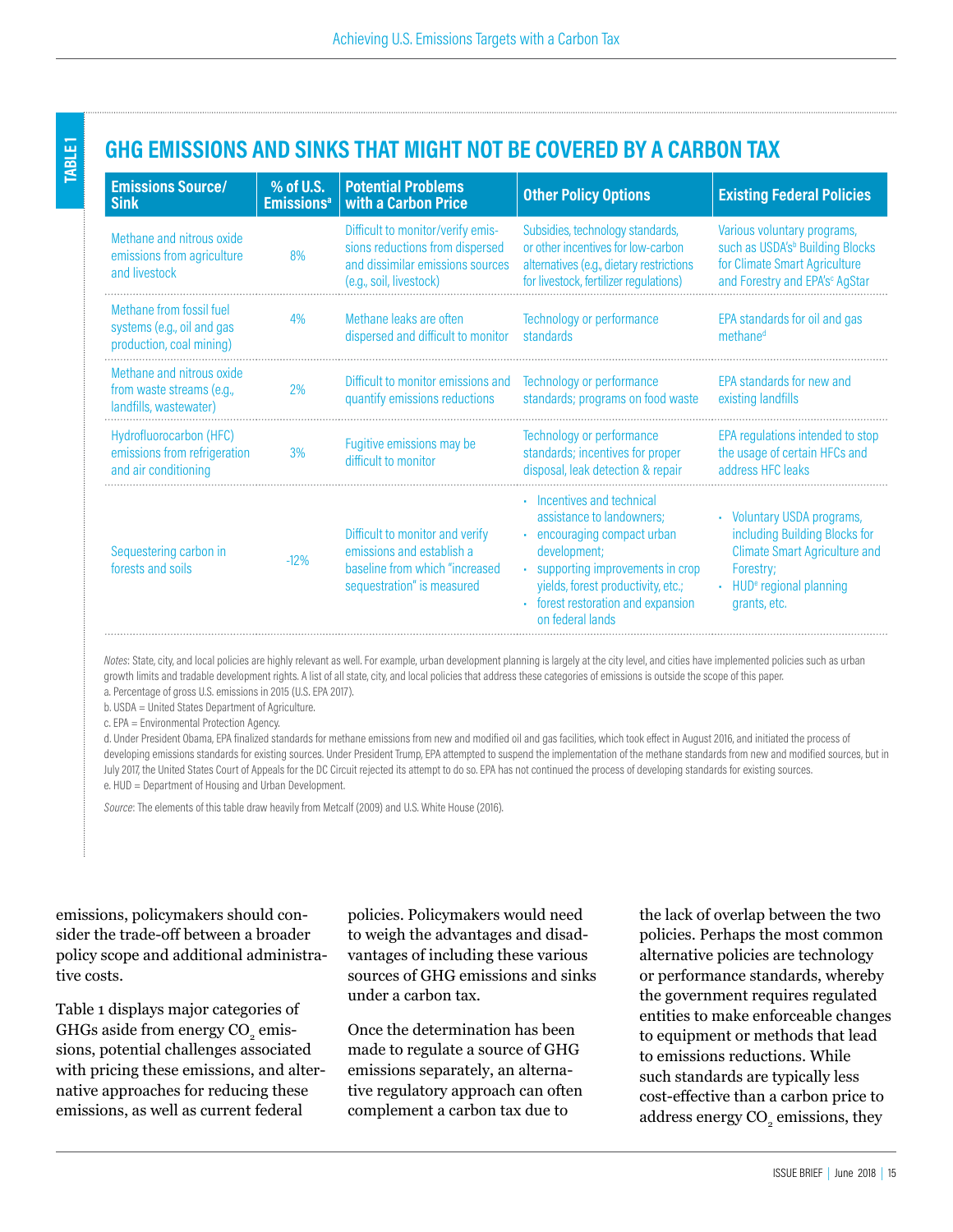may be the most cost-efective option for emissions that cannot be easily covered by a carbon price. For some categories of emissions, other policy or regulatory tools may be preferred, including a focus on supporting innovation of low-carbon alternatives.

Specifc analysis or guidance on which categories of U.S. emissions should be subject to a carbon tax is beyond the scope of this paper. However, a useful case study comes from the cap-andtrade program within the American Clean Energy and Security Act (commonly known as the Waxman-Markey Bill), passed by the U.S. House of Representatives in 2009 but never voted on by the Senate. Waxman-Markey's emissions cap covered between 85 and 90 percent of gross U.S. GHG emissions, including power plants, fuel producers, industrial sources, and natural gas distributors. Hydrofuorocarbon (HFC) emissions were covered under a declining cap under the larger bill but not by the main cap-and-trade program, and certain small emissions sources (less than 25,000 tons of carbon dioxide equivalent [CO<sub>2</sub>e] emitted per year) were either left uncovered or subject to EPA performance standards. Emissions from agriculture and livestock were not covered at all, although some portion may have been included indirectly via emissions offset by provisions.34

A separate category of complementary policies to carbon tax are those that are intended to accomplish other societal objectives but reduce GHG emissions as a cobeneft. For example, regulations that limit air pollutants like particulate matter and mercury are primarily intended to protect human health, but because coal power plants are primary sources of these air pollutants and GHG emissions, air pollution regulations that require these plants to address those pollutants can also reduce GHG emissions. For example, the implementation of EPA's mercury and air toxic standard was one cause of the spike in coal plant retirements in the United States around 2015 (low natural gas prices and the falling costs of renewable energy were additional important causes).35

## **3.4 The interaction between complementary policies and carbon tax levels**

This section highlights policies that can complement a carbon tax under the strong assumption that taxes are set at optimal levels to achieve emissions targets. However, the same political constraints that have prevented the passage of a national carbon price to date could also lead to carbon taxes that are too weak to drive down emissions sufficiently (e.g., low tax rates, and lack of an emissions target mechanism).

The same political constraints that have prevented the passage of a national carbon price could also lead to carbon taxes that are too weak to drive down emissions suficiently.

To achieve emissions targets in such situations, the abovementioned complementary policies would need to be stronger because the carbon tax alone would not be "pulling its weight." For example, if a weak carbon tax leads to insufficient private sector investments in clean energy innovation, additional government support for clean energy RDD&D could help to fll this gap.

In addition, policies that would be unnecessary with higher carbon taxes may also be needed if carbon taxes are too low. The preferred details of such additional policies depend on the sector and emissions source, as well as the details of the carbon tax policy and political constraints. But, as a general matter, because these policies are substituting for higher carbon prices, policymakers should strive to develop policies that mimic the advantages of a welldesigned carbon tax, which would include the following:

- $\blacksquare$  Enabling markets to determine where, how, and when emissions reductions are achieved36
- $\blacksquare$  Minimizing costs of administration and regulatory complexity
- $\blacksquare$  A stable and predictable regulatory process
- **A** broad policy scope
- Avoiding burdens on households and communities that cannot afford them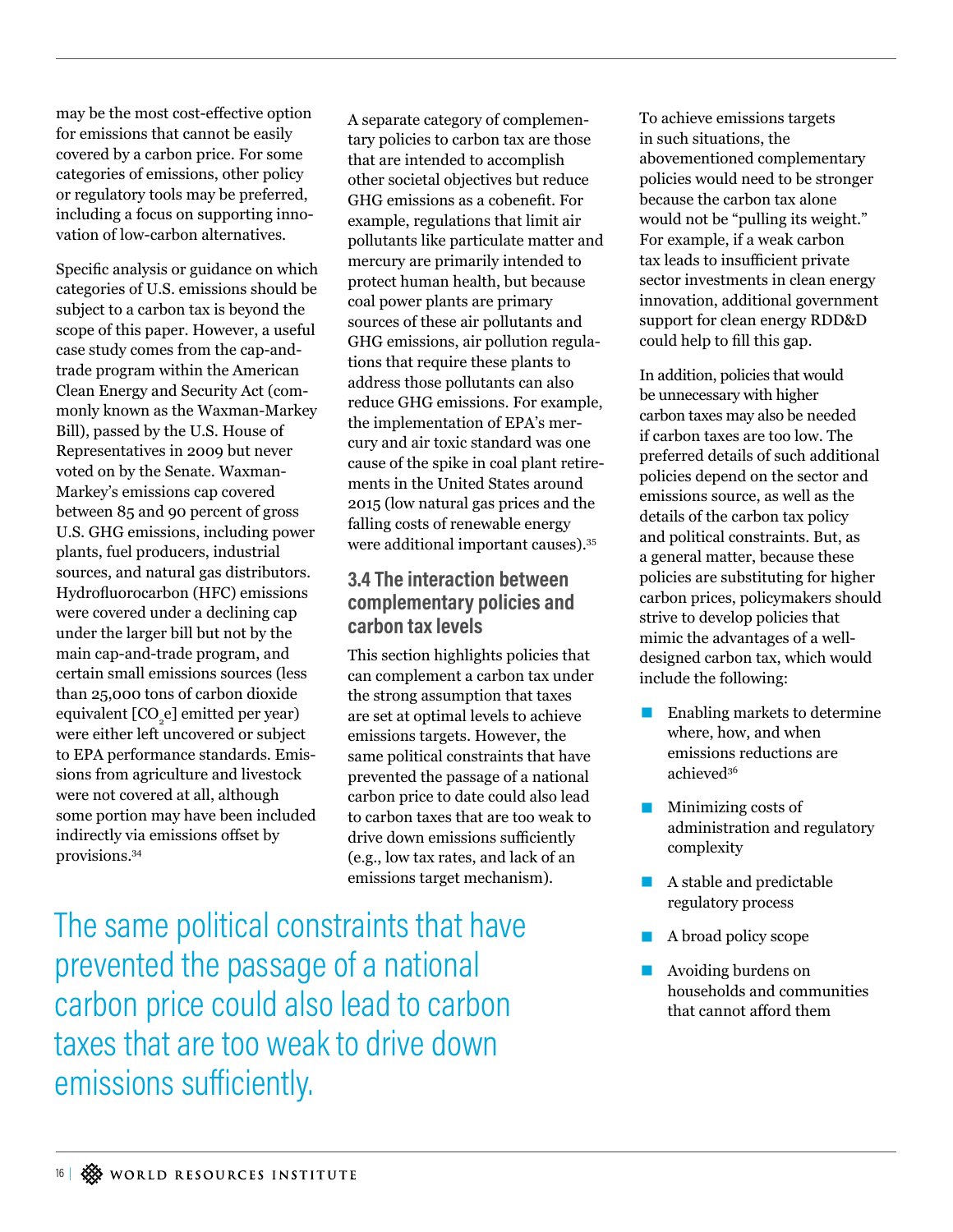## **3.5 Duplicative policies**

Policies that do not fall into the categories described above may be duplicative alongside a strong carbon tax, meaning they address the same emissions sources and do not have a major rationale aside from reducing GHG emissions (or, as economists would say, they do not address a separate market failure). Duplicative policies lead to additional administrative and compliance costs but are unlikely to provide signifcant climate or other benefts. Duplicative policies may still provide benefts as insurance, in the event a carbon tax is repealed or is inefficient, but, in general, avoiding duplication is a tenet of good policymaking.

Because of this potential for duplicative policies, some carbon tax proponents commonly suggest eliminating certain regulations as part of a package (or compromise) to pass carbon tax legislation. For example, one of the four pillars of the Climate Leadership Council's proposal is "the elimination of regulations that are no longer necessary" alongside a rising carbon tax that starts at \$40 per metric ton, such as standards for stationary sources of GHGs under the Clean Air Act.37

Removing duplicative regulations may be simple in theory, but it is complex in practice. Few existing policies are intended solely to reduce GHG emissions. For example, fuel economy standards for cars and trucks are intended not only to reduce emissions but also to reduce U.S. dependence on foreign oil and enable fuel savings.

Similarly, state clean energy (or renewable portfolio) standards are intended not only to reduce GHG emissions but also to reduce local air pollution and promote local energy sources. In such instances, policies are partially but not fully duplicative, and policymakers may consider whether adjustments to these policies are needed with the implementation of a federal carbon tax.

Of course, a policy need not be duplicative of a carbon tax to be a poor complement. Indeed, the most counterproductive policies for achieving GHG emissions targets are those providing incentives that confict with a carbon tax. Subsidies that promote the use of fossil fuels (without CCS), which are in essence a negative carbon tax, are perhaps the clearest example of a policy with conficting incentives. Other poor complements to a carbon tax are those providing incentives that confict with other climate policies, such as mandatory parking requirements for new buildings that inhibit the move toward energyefficient cities.

## **4. CONCLUSION AND DISCUSSION**

This paper provides policymakers and other stakeholders with information about how a carbon tax fts into a broader policy strategy to achieve GHG emissions targets: frst, by describing how a carbon tax policy can be modifed to increase the likelihood that national emissions targets will be achieved; and second, by describing situations in which a carbon tax is limited in achieving cost-efective emissions reductions,

and how additional policies and regulations can complement a carbon tax in these areas.

If U.S. federal policymakers seriously consider a carbon tax, they will not be devising a national climate strategy that starts with a blank slate, but rather with a host of existing federal and subnational policies that address GHG emissions directly and indirectly. Some groups will push for additional policies on top of existing ones, and in some areas, there is compelling evidence suggesting additional government action is indeed needed even alongside a strong carbon tax (e.g., support for clean energy innovation). Other groups will push for the repeal of certain existing regulations with the adoption of a carbon price—for example, "regulatory rollbacks" is one of the four pillars of the Climate Leadership Council's carbon tax proposal that was endorsed by prominent business leaders and corporations in early 2017.

Designing a policy that earns the support of groups that wish to keep policies and regulations (or add new ones) alongside a carbon tax, as well as groups that support removing existing policies and regulations will be a major challenge. By combining a strong carbon tax with a simple emissions target mechanism and a targeted portfolio of complementary policies that focuses on areas where a carbon tax is weakest, policymakers can design a national climate strategy that is both environmentally and economically sound, which should earn the support of all groups that wish to reduce the risks of climate change.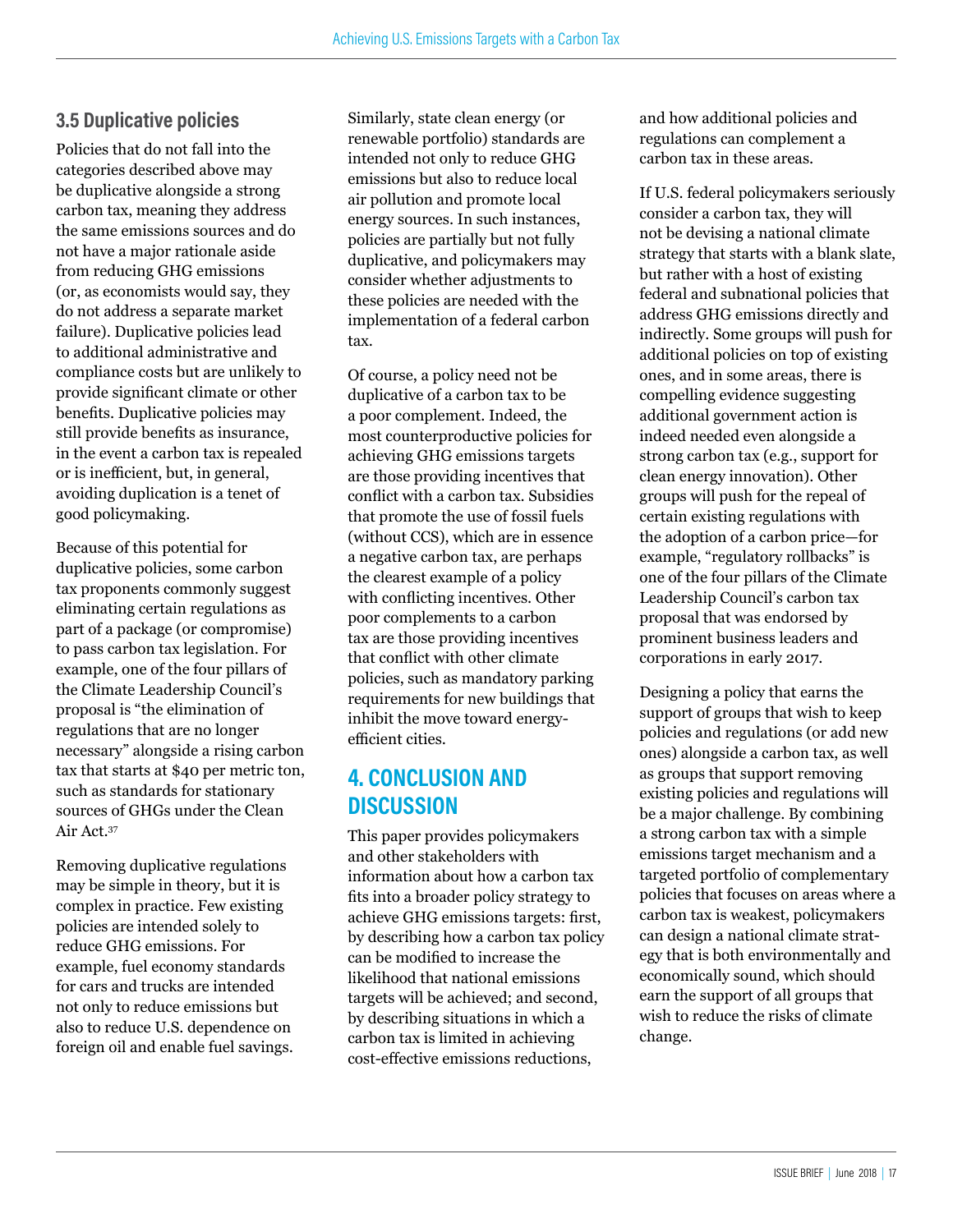## ENDNOTES

- In this paper, we use the term "cost-effective" to refer to achieving an objective (typically an emissions level) at minimal cost.
- 2. For example, the topic of border tax adjustments, or more broadly, how U.S. policy can afect international emissions, is beyond the scope of this paper.
- 3. For the case for cap-and-trade, see Natural Resources Defense Council: https://www.nrdc. org/experts/david-doniger/adding-carbonpricing-climate-protection-toolkit. For the case for a carbon tax, see Harvard professor Greg Mankiw: https://scholar.harvard.edu/files/ mankiw/files/smart\_taxes.pdf.
- 4. A carbon tax directly establishes a price on carbon in dollars per ton of emissions, which is factored into the price of goods and services based on their carbon content. A cap-andtrade program establishes the price indirectly by placing a limit on the total quantity of emissions. This limit is enforced using tradable emission permits, typically called "allowances," that any emissions source must own to cover its emissions. The market for these allowances creates the carbon price in a cap-and-trade program (Kaufman et al. 2016).
- 5. An analogous discussion on adding price certainty to a cap-and-trade program via price floors and ceilings is beyond the scope of this paper.
- 6. The Environmental Defense Fund has coined the term "environmental integrity mechanism" to refer to these mechanisms that provide greater levels of certainty in emissions outcomes under a carbon tax. See: http:// blogs.edf.org/markets/2016/11/03/ensuringenvironmental-outcomes-from-a-carbon-tax/.
- 7. This is the theory underlying the "Pigouvian" taxes; that is, when the full social cost of a market activity is not captured by the private costs, a tax equal to the social costs of the negative externalities is the most eficient public policy response. In the case of climate change, a global carbon tax would be set at an estimate of the social cost of greenhouse gas emissions to best internalize the external costs of climate change. For example, see Pearce (2003): https://academic.oup.com/oxrep/ article-abstract/19/3/362/440581.
- 8. This includes Nationally Determined Contributions (NDCs), which are in the form of emissions targets in 2025 or 2030 for most countries, and a global emissions target of zero by the second half of the 21st century, per the 2015 Paris Climate Agreement.
- 9. For the EU's stance on entering into trade agreements with countries that leave the Paris Climate Agreement, see: https://www.forbes. com/sites/davekeating/2018/02/08/eu-tellstrump-no-paris-climate-deal-no-free-trade/.
- 10. In theory, the decision could also be constrained by data availability, but since the U.S. GHG emissions inventory is released on an annual basis by EPA, and data on energy CO<sub>2</sub> emissions are released monthly by EIA, data are unlikely to be a major constraint in reality.
- 11. Certain examples of more complex metrics include the following: the legislation could stipulate multiple emissions benchmarks at each evaluation date that would trigger diferent policy changes; the benchmarks could be based on a broader definition of emissions than those covered by a U.S. carbon tax, or automatically factor in changes to national or global emissions targets; the benchmarks could be dependent on information about future expected emissions at the evaluation date, because evidence may indicate that emissions are off-course now but will not be for long (Murray et al. 2017). Including such additional factors could significantly increase the complexity of the policy.
- 12. See Hafstead et al. (2017) for further discussion

of two-sided triggers.

- 13. On benefits of a well-defined regulatory pathway, see, for example, http://review. chicagobooth.edu/magazine/fall-2014/theprice-of-policy-uncertainty; and http://pubs. acs.org/doi/abs/10.1021/es800094h.
- 14. For more on Switzerland's carbon tax law, see: http://lenews.ch/2017/07/13/tax-to-riseas-switzerland-misses-emissions-target/, and http://harvardelr.com/wp-content/ uploads/2017/06/HELRF-4-Hafstead.pdf.
- 15. Under a carbon tax, unlike cap-and-trade ofset programs, revenues could also be used to fund additional emissions reductions from sources that are covered by the policy.
- 16. Due to Massachusetts v. EPA (Supreme Court 2007) and EPA's Endangerment Finding (2009).
- 17. With the phrase "strong carbon tax" referring to policy with tax levels suficient to exceed national emissions targets. Of course, a strong carbon tax is also not currently providing large or certain emissions reductions, but this discussion is based on the premise that such a tax will be implemented.
- 18. For further discussion on climate strategy and the carbon tax, see: https://www. clcouncil.org/our-plan/.
- 19. For public willingness to pay for a carbon tax, see: http://iopscience.iop.org/ article/10.1088/1748-9326/aa822a/meta;jsess ionid=4726593E73933E34E5741FD56941EF51. c1.iopscience.cld.iop.org.
- 20. For more on economists' views on a carbon tax, see: http://www.igmchicago.org/ surveys/carbon-taxes-ii.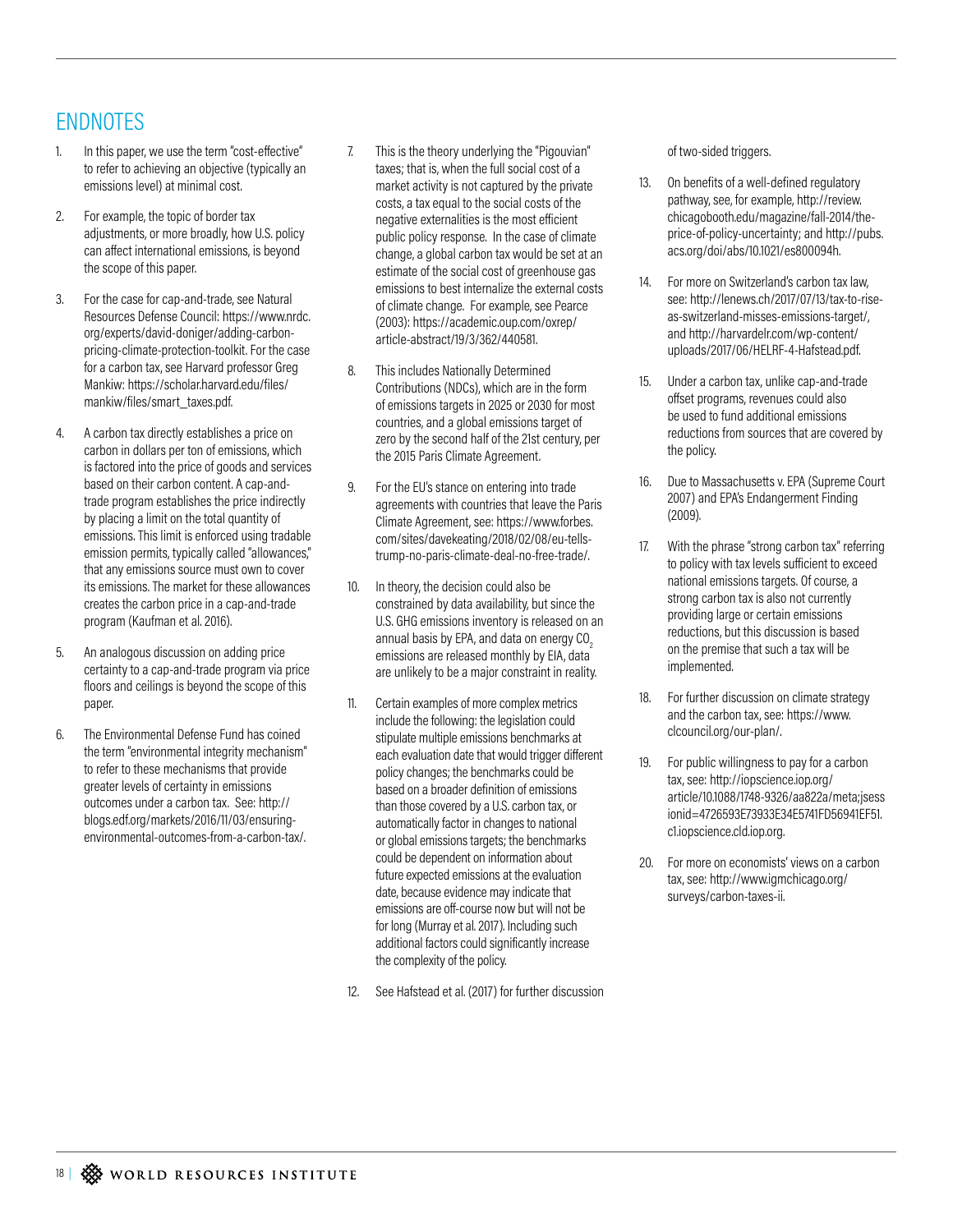- 21. On advantages of "revisit and revise" approach and factors influencing a desired carbon tax level, see: https://www.energy.gov/revolutionnow.
- 22. To some extent, regulated entities would be expected to incur regulatory costs to prepare for the possibility of higher carbon tax rates. even if a mechanism is never triggered. However, these costs should still be lower than those incurred with a higher carbon tax rate in place, particularly if the probability that the mechanism is triggered appears relatively low.
- 23. While this paper focuses on a carbon tax, the additional policies described in Section 3 are also valuable complements to cap-and-trade programs, which is another form a national carbon pricing policy could take. Since a cap-and-trade program includes a maximum emissions trajectory, complementary policies addressing the same emissions sources could improve the cost-efectiveness of a national climate change strategy but would not reduce emissions further.
- 24. Note that while the previous section applied solely to a carbon tax, the policies discussed in this section can also complement a cap-andtrade program.
- 25. For federal government spending on energy R&D, see: http://insideenergy.org/2016/12/07/ the-uncertain-future-of-energy-rd/.
- 26. For global initiative of 22 countries and the EU to accelerate global clean energy innovation, see: http://mission-innovation.net/about/.
- 27. For more on FERC Order 745, see: https://www. utilitydive.com/news/what-the-supremecourt-decision-on-ferc-order-745-means-fordemand-response/413092/.
- 28. For more on California's rate restructuring plan, see: https://www.utilitydive.com/news/ inside-californias-rate-restructuring-plan-andthe-battle-for-fixed-charge/402117/.
- 29. For more on electricity grid modernization at the state level, see: https://www.utilitydive. com/news/the-top-5-states-for-utilitygrid-modernization-and-business-modelreform/439550/.
- 30. Examples are drawn from the United States Mid Century Strategy for Deep Decarbonization. See: unfccc.int/focus/longterm strategies/items/9971.php.
- 31. Levinson and Niemann (2004) found that including electric utilities as a fixed rate in tenants' rental contracts was associated with significantly greater energy use than when these electric bills were paid by the tenants themselves.
- 32. For more on U.S. DOE's Appliance and Equipment Standards Program, see: https:// energy.gov/sites/prod/files/2017/01/f34/ Appliance%20and%20Equipment%20 Standards%20Fact%20Sheet-011917\_0.pdf.
- 33. For these emissions, a carbon tax imposed "upstream" (where the energy is produced or imported) would be relatively inexpensive to administer due to relatively few regulated entities and the ease of monitoring (Metcalf and Weisbach 2009). Simply put, because the carbon content of these fuels is relatively consistent, reliable measurements of the amount of fuel extracted/imported is all that is needed to reliably estimate the amount of carbon that will be released when it is burned.
- 34. Information gathered from Larsen et al. (2009) and the websites of C2ES (https://www.c2es. org/) and M.J. Bradley and Associates (http:// www.mjbradley.com/).
- 35. For factors causing coal plant retirements in the United States, see: http://www. mjbradley.com/sites/default/files/ MJBAcoalretirementissuebrief.pdf.
- 36. When U.S. EPA estimated the costs of market mechanisms versus prescriptive regulations across various pollutants and locations, it found market mechanisms to be less expensive in every case, and greater than 10 times less expensive in certain situations. See NCEE 2001, 25–27.
- 37. The Climate Leadership Council (CLC) is an international policy institute founded in 2017 with a proposal for a "carbon dividend" plan (a carbon tax with revenues returned in equal lump sum payments to American households) that has been endorsed by prominent Republican statesmen, business leaders, and Fortune 500 companies. World Resources Institute is a "strategic partner" with CLC but has not endorsed its proposal. See: https:// www.clcouncil.org/mission/.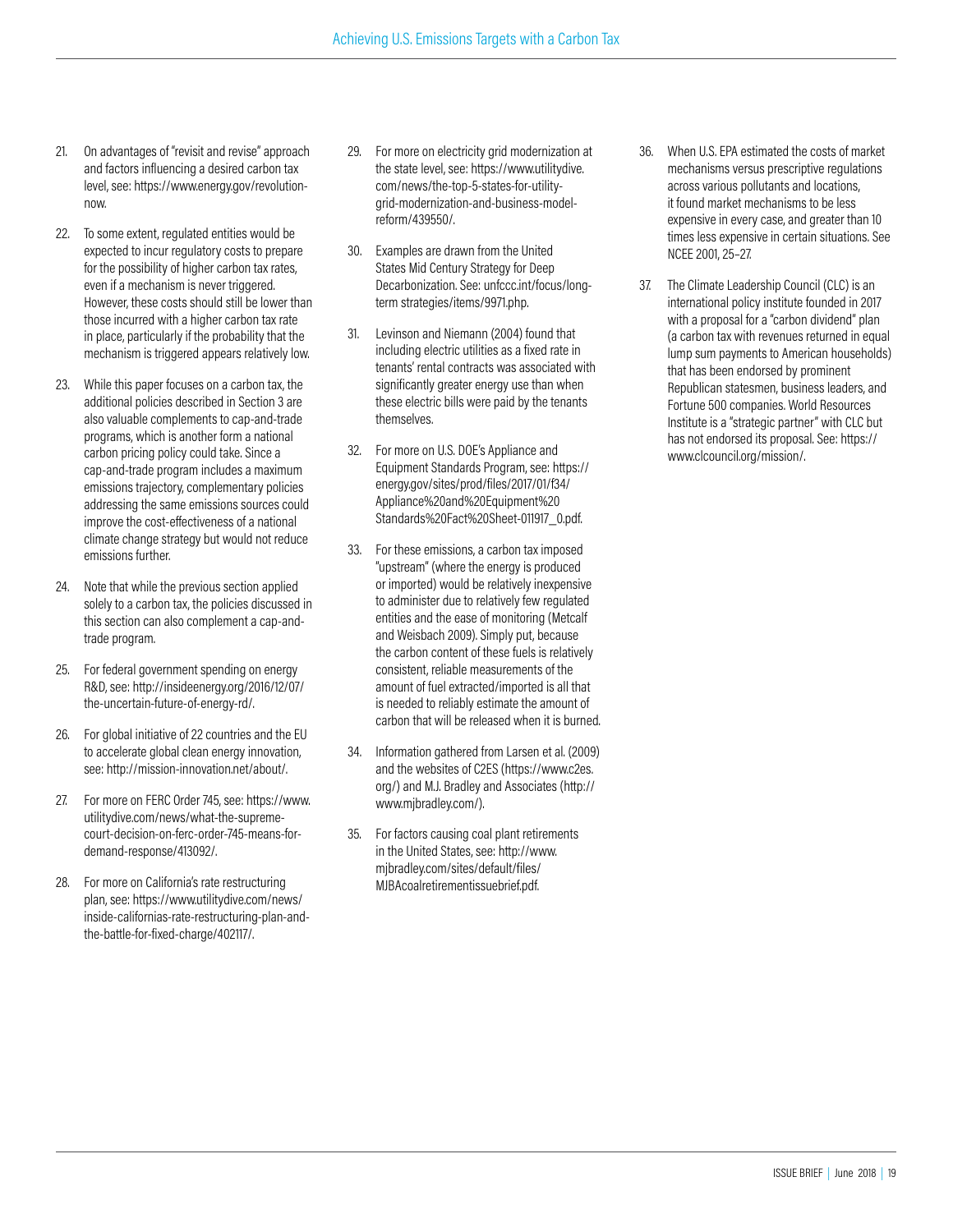## **BIBLIOGRAPHY**

ACEEE (American Council for an Energy-Eficiency Economy). 2014. "Residential Energy Use Disclosure: A Guide for Policymakers." Washington, DC: ACEEE. http://aceee.org/files/pdf/toolkit/residentialenergy-use-disclosure.pdf.

ACEEE. 2015. "State Energy Eficiency Resource Standards (EERS)." Washington, DC: ACEEE. http:// aceee.org/sites/default/files/eers-04072015.pdf.

Aldy, Joseph E. 2017. "Designing and Updating a U.S. Carbon Tax in an Uncertain World." Symposium essays to *Harv. Envtl. L. Rev. F.* 41. http://harvardelr. com/wp-content/uploads/2017/06/HELRF-3-Aldy. pdf.

AMNPO (Advanced Manufacturing National Program Ofice). 2016. "Institutes." Gaithersburg, MD: National Institute of Standards and Technology. https://www. manufacturing.gov/nnmi-institutes/.

Archer, C.L., and M.Z. Jacobson. 2007. "Baseload Power and Reducing Transmission Requirements by Interconnecting Wind Farms." *Journal of Applied Meteorology and Climatology* 46: 1701–17.

Barron, A.R., A.A. Fawcett, M.A.C. Hafstead, J.R. McFarland, and A. Morris. 2018. "Policy Insights from the EMF 32 Study on U.S. Carbon Tax Scenarios." *Climate Change Economics* 9 (1): 1840003.

Bazelon, C., and K. Smetters. 1999. "Discounting Inside the Washington, D.C. Beltway." *Journal of Economic Perspectives* 13 (4): 213–28.

Burlig, F., C. Knittel, D. Rapson, M. Reguant, and C. Wolfram. 2017. "Machine Learning from Schools about Energy Eficiency." Working Paper. Chicago: University of Chicago, Energy Policy Institute. https://epic.uchicago.edu/sites/default/files/ School Main.pdf.

Calel, R., and A. Dechezlepretre. 2016. "Environmental Policy and Directed Technological Change: Evidence from the European Carbon Market." *Review of Economics and Statistics* 98 (1): 173–91.

EMF (Energy Modeling Forum), Stanford University. Forthcoming. "Carbon Tax Policy Insights from a Range of Models: Insights from the Energy Modeling Forum 32 Exercise."

Fowlie, Meredith, Michael Greenstone, and Catherine D. Wolfram. 2018. "Do Energy Eficiency Investments Deliver? Evidence from the Weatherization Assistance Program." Becker Friedman Institute for Research in Economics Working Paper No. 2621817. SSRN: https://ssrn. com/abstract=2621817 or http://dx.doi.org/10.2139/ ssrn.2621817.

Gerarden, T.D., R.G. Newell, and R. Stavins. 2017. "Assessing the Energy-Eficiency Gap." *Journal of Economic Literature* 55 (4): 1486–525. Abstract 121117 assessing the energy-efficiency gap.pdf.

Gillingham, K., and K. Palmer. 2014. "Bridging the Energy Eficiency Gap: Policy Insights from Economic Theory and Empirical Evidence." *Review of Environmental Economics and Policy* 8 (1): 18–38. http://reep.oxfordjournals.org/content/8/1/18.full.

Hafstead, Marc, Gilbert E. Metcalf, and Roberton C. Williams III. 2017. "Adding Quantity Certainty to a Carbon Tax through a Tax Adjustment Mechanism for Policy Pre-commitment." Symposium essays to *Harv. Envtl. L. Rev. F.* 41. http://harvardelr.com/wpcontent/uploads/2017/06/HELRF-4-Hafstead.pdf.

Hines, J., and K.D. Logue. 2015. "Delegating Tax." *Mich. L. Rev.* 114 (235). http://repository.law.umich. edu/mlr/vol114/iss2/2.

Jafe, A.B., R.G. Newell, and R.N. Stavins. 2003. "Technological Change and the Environment." *Handbook of Environmental Economics* 1: 461–516. http://www.sciencedirect.com/science/article/pii/ S1574009903010167.

Jones, C.I., and J.C. Williams. 1998. "Measuring the Social Return to R&D." *Quarterly Journal of Economics* 113: 1119–35.

Katipamula, S., R.M. Underhill, J.K. Goddard, D. Taasevigen, M.A. Piette, J. Granderson, R. Brown, S. Lanzisera, and T. Kuruganti. 2012. "Small- and Medium-Sized Commercial Building Monitoring and Control Needs: A Scoping Study." Richland, WA: Pacific Northwest National Laboratory. http://www. pnnl.gov/main/publications/external/technical\_ reports/PNNL-22169.pdf.

Kaufman, N., and E. Krause. 2016. "Putting a Price on Carbon: Ensuring Equity." World Resources Institute Issue Brief. Washington, DC: WRI.

Kaufman, N., and E. Krause. 2017. "The Economic Impacts of the Clean Power Plan: How Studies of the Same Regulation Can Produce Such Diferent Results." Washington, DC: World Resources Institute. http://www.wri.org/sites/default/files/The\_ Economic\_Impacts\_of\_the\_Clean\_Power\_Plan.pdf.

Kaufman, N., M. Obeiter, and E. Krause. 2016. "Putting a Price on Carbon: Reducing Emissions." World Resources Institute Issue Brief. Washington, DC: WRI.

Kennedy, K., M. Obeiter, and N. Kaufman. 2015. *Putting a Price on Carbon: A Handbook for U.S. Policymakers.* Washington, DC: World Resources Institute.

Key, N., and S. Sneeringer. 2011. "Climate Change Policy and the Adoption of Methane Digesters on Livestock Operations." Economic Research Report No. 111. Washington, DC: U.S. Department of Agriculture. http://www.ers.usda.gov/media/131839/ err111.pdf.

Klass, Alexandra, B. 2017. "Expanding the U.S. Electric Transmission and Distribution Grid to Meet Deep Decarbonization Goals." In *Legal Pathways to Deep Decarbonization in the United States (2018 from ELI),*  edited by Michael B. Gerrard and John Dernbach. Forthcoming. *Environmental Law Reporter* 47, 2017. SSRN: https://ssrn.com/abstract=3033829 or http:// dx.doi.org/10.2139/ssrn.3033829.

Kwatra, S., and C. Essig. 2014. "The Promise and Potential of Comprehensive Commercial Building Retrofit Programs." Washington, DC: American Council for an Energy-Eficient Economy. http:// aceee.org/sites/default/files/publications/ researchreports/a1402.pdf.

Larsen, J., and R. Heilmayr. 2009. "Emissions Reductions under the American Clean Energy and Security Act of 2009." Washington, DC: World Resources Institute. http://pdf.wri.org/ usclimatetargets\_2009-05-19.pdf.

Larsen, J., A. Kelly, and R. Heilmayr. 2009. "WRI Summary of H.R. 2454. The American Clean Energy and Security Act (Waxman-Markey)." Washington, DC: World Resources Institute. http://www.wri.org/ sites/default/files/uploads/wri\_summary\_of aces\_0731.pdf.

Levin, K., and T. Fransen. 2015. "With Latest Climate Commitments, How Much Will the World Warm? It's Complicated." *World Resource Institute Insights Blog,* November 18.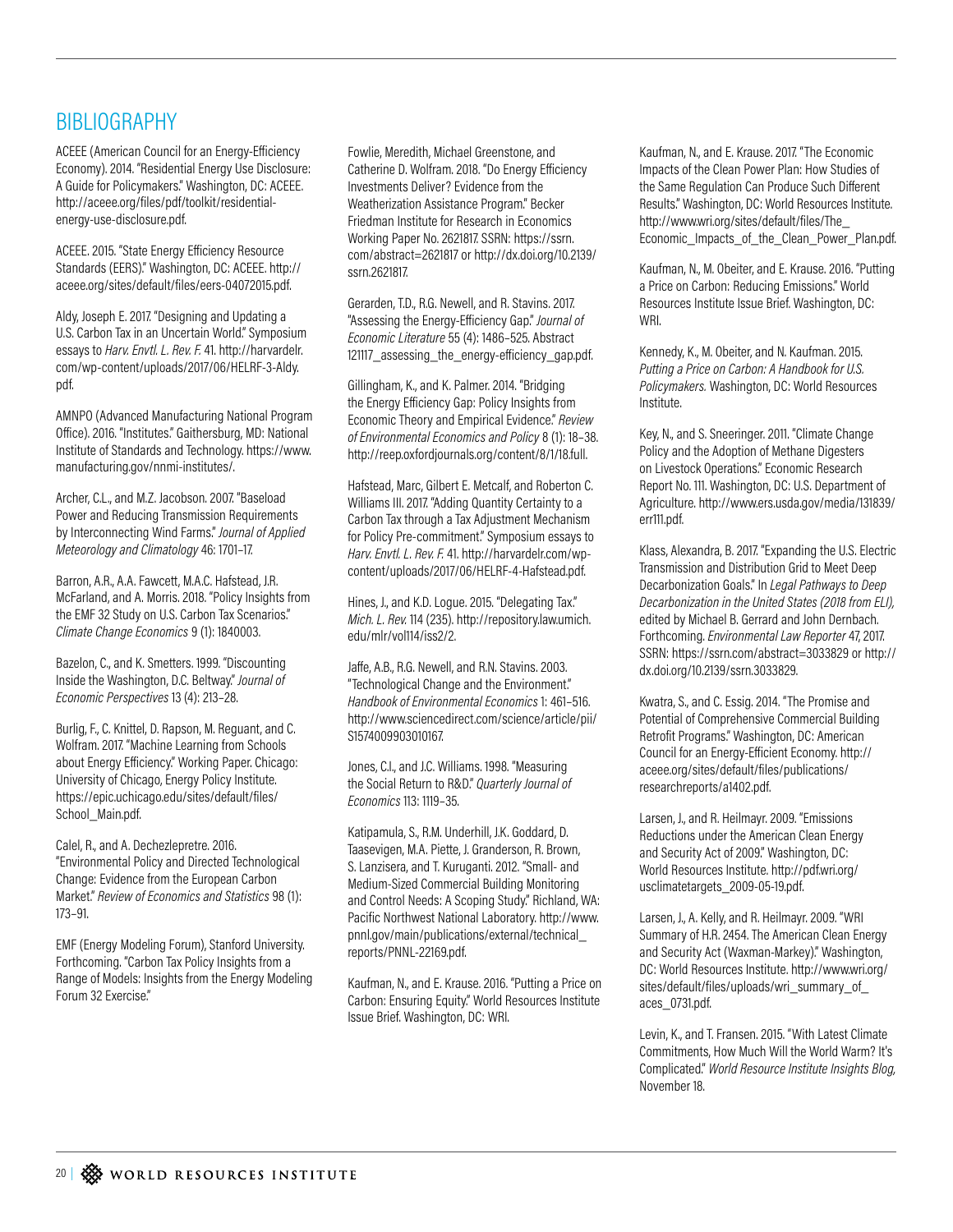Levinson, A., and S. Niemann. 2004. "Energy Use by Apartment Tenants When Landlords Pay for Utilities." *Resource and Energy Economics* 26: 51–75.

Metcalf, Gilbert E. 2009. "Cost Containment in Climate Change Policy: Alternative Approaches to Mitigating Price Volatility." National Bureau of Economic Research Working Paper No. 15125. http:// www.nber.org/papers/w15125.pdf.

Metcalf, Gilbert E., and David Weisbach. 2009. "The Design of a Carbon Tax." *Harvard Environmental Law Review* 33. http://www.law.harvard.edu/students/ orgs/elr/vol33\_2/Metcalf%20Weisbach.pdf.

MIT (Massachusetts Institute of Technology). 2016. "Utility of the Future: An MIT Energy Initiative Response to an Industry in Transition." energy.mit. edu/uof.

Mordfin, Robin. 2014. "The Price of Policy Uncertainty. What Scares Investors? Not Knowing the Government's Next Move." *Chicago Booth Review* (Fall). http://review.chicagobooth.edu/ magazine/fall-2014/the-price-of-policy-uncertainty.

Murray, Brian C., William A. Pizer, and Christina Reichert. 2017. "Increasing Emissions Certainty under a Carbon Tax. Symposium essays to *Harv. Envtl. L. Rev. F.* 41. http://harvardelr.com/wpcontent/uploads/2017/06/HELRF-2-Murray.pdf.

NCEE (National Center for Environmental Economics). 2001. "The Cost Efectiveness of Environmental Efects of Incentive Systems." In *The U.S. Experience with Economic Incentives for Protecting the Environment.* Washington, DC: Environmental Protection Agency.

Neme, C., and J. Grevatt. 2016. "The Next Quantum Leap in Eficiency: 30 Percent Electric Savings in Ten Years." Montpelier, VT: Regulatory Assistance Project. http://www.raponline.org/document/ download/id/7944.

Nemet, G.F., and D.M. Kammen. 2007. "U.S. Energy Research and Development: Declining Investment, Increasing Need, and the Feasibility of Expansion." *Energy Policy* 35: 746–55. https:// thefoodenergywaternexus.files.wordpress. com/2015/10/nemetkammen\_ep07.pdf.

Newell, R.G. 2015. "The Role of Energy Technology Policy alongside Carbon Pricing." In *Implementing a U.S. Carbon Tax: Challenges and Debates*, edited by I. Parry, A. Morris, and D.R. Williams III, Chapter 10. London and New York: Routledge.

Palmer, K., W.E. Oates, and P.R. Portney. 1995. "Tightening Environmental Standards: The Benefit-Cost or the No-Cost Paradigm?" *The Journal of Economic Perspectives* 9 (4): 119–32. http://www.ucl. ac.uk/cserge/Palmer%20et%20 al%201995.pdf.

Pearce, David. 2003. "The Social Cost of Carbon and Its Policy Implications." *Oxford Review of Economic Policy* 19 (3): 362–84. https://doi.org/10.1093/ oxrep/19.3.362.

Pew Center on Global Climate Change. 2009. "High Global Warming Potential Gas Abatement." In *Climate TechBook.* Washington, DC: Center for Climate and Energy Solutions. http://www.c2es. org/docUploads/High%20GWP%20Factsheet%20 final.pdf.

Popp, D. 2009. "Policies for the Development and Transfer of Eco-innovations: Lessons from the Literature." Organisation for Economic Co-operation and Development Working Paper No. 10. Paris: OECD. DOI: http://dx.doi. org/10.1787/218676702383.

Searchinger, T., R. Heimlich, R.A. Houghton, F. Dong, A. Elobeid, J. Fabiosa, S. Tokgoz, D. Hayes, and T-H Yu. "2008. Use of US Croplands for Biofuels Increases Greenhouse Gases through Emissions from Land-Use Change." *Science* 319, 1238–40.

University of Chicago, Booth School of Business. 2012. "IGM Forum: Carbon Taxes II." Chicago. http:// www.igmchicago.org/igm-economic-expertspanel/poll-results?SurveyID=SV\_8oABK2TolkGluV7.

U.S. Congress. 2005. "Energy Policy Act of 2005." Public Law 109–58. 109th Congress. http://energy. gov/sites/prod/files/2013/10/f3/epact\_2005.pdf.

U.S. DOE (U.S. Department of Energy). 2015. "Increasing Eficiency of Building Systems and Technologies." In *Quadrennial Technology Review*, Chapter 5. Washington, DC: U.S. DOE. http://energy. gov/sites/prod/files/2015/09/f26/QTR2015-05- Buildings.pdf.

U.S. DOE. 2016a. "About the SunShot Initiative." Washington, DC: U.S. DOE. http://energy.gov/eere/ sunshot/about-sunshot-initiative.

U.S. DOE. 2016b. "ARPA-E." Washington, DC: U.S. DOE. http://arpa-e.energy.gov/.

U.S. DOE. 2016c. "Property-Assessed Clean Energy Programs." Washington, DC: U.S. DOE. http://energy. gov/eere/slsc/property-assessed-clean-energyprograms.

U.S. DOE. 2017. "Energy CO $_{\tiny 2}$  Emissions Impacts of Clean Energy Technology Innovation and Policy." https://www.energy.gov/epsa/downloads/energyco2-emissions-impacts-clean-energy-technologyinnovation-and-policy.

U.S. DOE. 2018. *Ofice of Energy Eficiency and Renewable Energy Fact Sheet.* https://www.energy. gov/eere/buildings/history-and-impacts.

U.S. EPA (U.S. Environmental Protection Agency). 2014. "Sources of Greenhouse Gas Emissions." Washington, DC: U.S. EPA. https://www3.epa.gov/ climatechange/ghgemissions/sources.html.

U.S. EPA. 2016. "Mitigating Black Carbon." Washington, DC: U.S. EPA. https://www3.epa.gov/ blackcarbon/mitigation.html.

U.S. EPA. 2017. "Inventory of U.S. Greenhouse Gas Emissions and Sinks." Washington, DC: U.S. EPA. https://www.epa.gov/sites/production/ files/2017-02/documents/2017\_complete\_report. pdf.

U.S. GAO (U.S. Government Accountability Ofice). 2011. "Options for Addressing Challenges to Carbon Ofset Quality." GAO-11-345. http://www.gao.gov/new. items/d11345.pdf.

U.S. White House. 2016. "United States Mid Century Strategy for Deep Decarbonization." U.S. Government. https://unfccc.int/files/focus/longterm\_strategies/application/pdf/mid\_century strategy\_report-final\_red.pdf.

Weisbach, D.A., J. Elliott, I. Foster, S. Kortum, and T. Munson. 2013. "Unilateral Carbon Taxes, Border Tax Adjustments, and Carbon Leakage." *Theoretical Inquiries in Law* 14 (207): 207–44. http:// chicagounbound.uchicago.edu/cgi/viewcontent.cgi ?article=11233&context=journal\_articles.

Wolfe, R.M. 2013. "Business R&D Performance in the United States Increased in 2011." *National Science Foundation* 13 (335). http://www.nsf.gov/statistics/ infbrief/nsf13335/nsf13335.pdf.

World Bank. 2017. "Carbon Tax Guide: A Handbook for Policy Makers. Appendix: Carbon Tax Case Studies." Washington, DC: World Bank.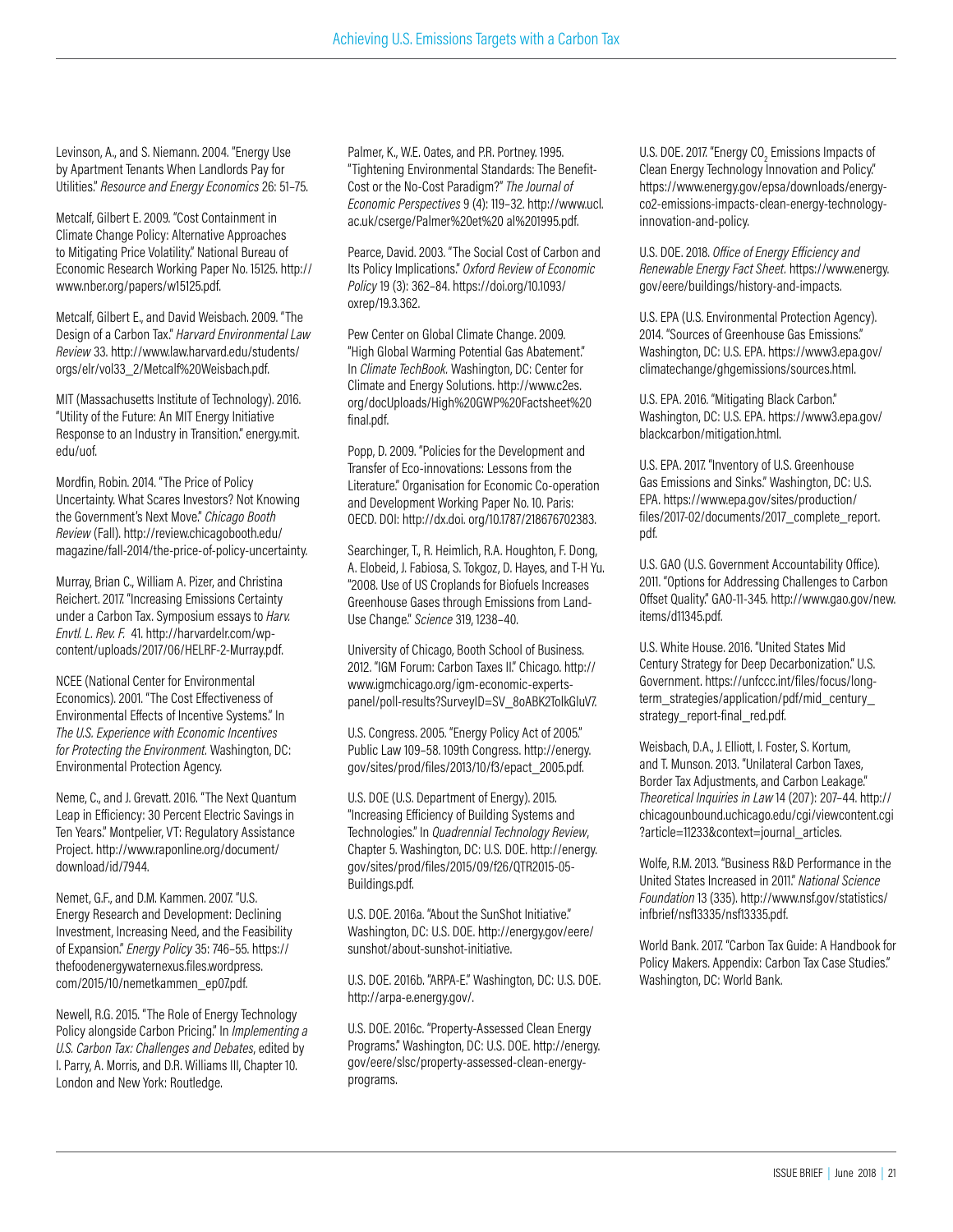## ACKNOWLEDGMENTS

The authors would like to thank the following people for their peer review and valuable feedback: Kevin Kennedy, Laura Malaguzzi Valeri, Nicholas Bianco, Juan Carlos-Altamirano, Christina Deconcini, and Michelle Manion of World Resources Institute; Roger Ullman and Cait Shubick of Linden Trust for Conservation; David Bailey of Climate Leadership Council; Susanne Brooks of the Environmental Defense Fund; Marc Hafstead of Resources for the Future; and Gilbert Metcalf of Tufts University.

The authors would also like to thank Emily Matthews, Romain Warnault, Julie Moretti, and Shazia Amin for their work on the paper. Funding for this project was provided by the Linden Trust for Conservation. While our reviewers were very generous with their time and advice, this working paper represents the views of the authors alone.

## ABOUT THE AUTHORS

**Noah Kaufman** is a research scholar at the SIPA Center for Global Energy Policy at Columbia University. He also directs the CGEP Carbon Tax Research Initiative. He is a former Climate Economist at WRI.

Contact: nk2792@columbia.edu

**Eleanor Krause** is a former research consultant for WRI's U.S. Climate Initiative, where she conducted policy research related to carbon pricing and the economic impacts of climate regulation. She is currently a research assistant in the Economic Studies program at the Brookings Institution.

Contact: ekrause9@gmail.com

**Kehan Desousa** is a Green Fellow with the District of Columbia Department of Energy and Environment and a former intern at World Resources Institute.

Contact: kehan.desousa@gmail.com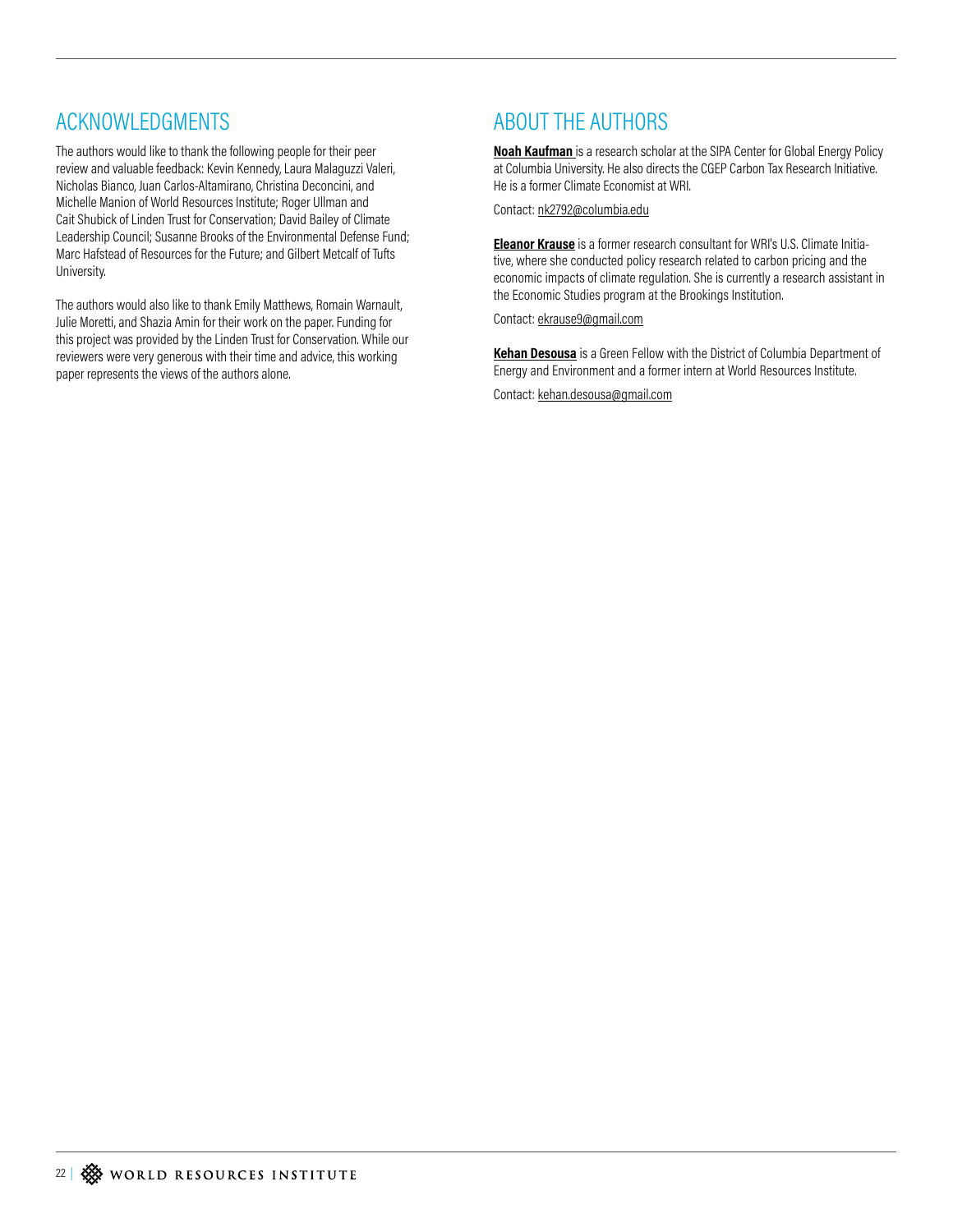## ABOUT WRI

World Resources Institute is a global research organization that turns big ideas into action at the nexus of environment, economic opportunity and human well-being.

#### **Our Challenge**

Natural resources are at the foundation of economic opportunity and human well-being. But today, we are depleting Earth's resources at rates that are not sustainable, endangering economies and people's lives. People depend on clean water, fertile land, healthy forests, and a stable climate. Livable cities and clean energy are essential for a sustainable planet. We must address these urgent, global challenges this decade.

#### **Our Vision**

We envision an equitable and prosperous planet driven by the wise management of natural resources. We aspire to create a world where the actions of government, business, and communities combine to eliminate poverty and sustain the natural environment for all people.

#### **Our Approach**

#### COUNT IT

We start with data. We conduct independent research and draw on the latest technology to develop new insights and recommendations. Our rigorous analysis identifies risks, unveils opportunities, and informs smart strategies. We focus our eforts on influential and emerging economies where the future of sustainability will be determined.

#### CHANGE IT

We use our research to influence government policies, business strategies, and civil society action. We test projects with communities, companies, and government agencies to build a strong evidence base. Then, we work with partners to deliver change on the ground that alleviates poverty and strengthens society. We hold ourselves accountable to ensure our outcomes will be bold and enduring.

#### SCALE IT

We don't think small. Once tested, we work with partners to adopt and expand our efforts regionally and globally. We engage with decision-makers to carry out our ideas and elevate our impact. We measure success through government and business actions that improve people's lives and sustain a healthy environment.

Each World Resources Institute issue brief represents a timely, scholarly treatment of a subject of public concern. WRI takes responsibility for choosing the study topics and guaranteeing its authors and researchers freedom of inquiry. It also solicits and responds to the guidance of advisory panels and expert reviewers. Unless otherwise stated, however, all the interpretation and findings set forth in WRI publications are those of the authors.

© Creative<br>© Commons ①

Copyright 2018 World Resources Institute. This work is licensed under the Creative Commons Attribution 4.0 International License. To view a copy of the license, visit http://creativecommons.org/licenses/by/4.0/